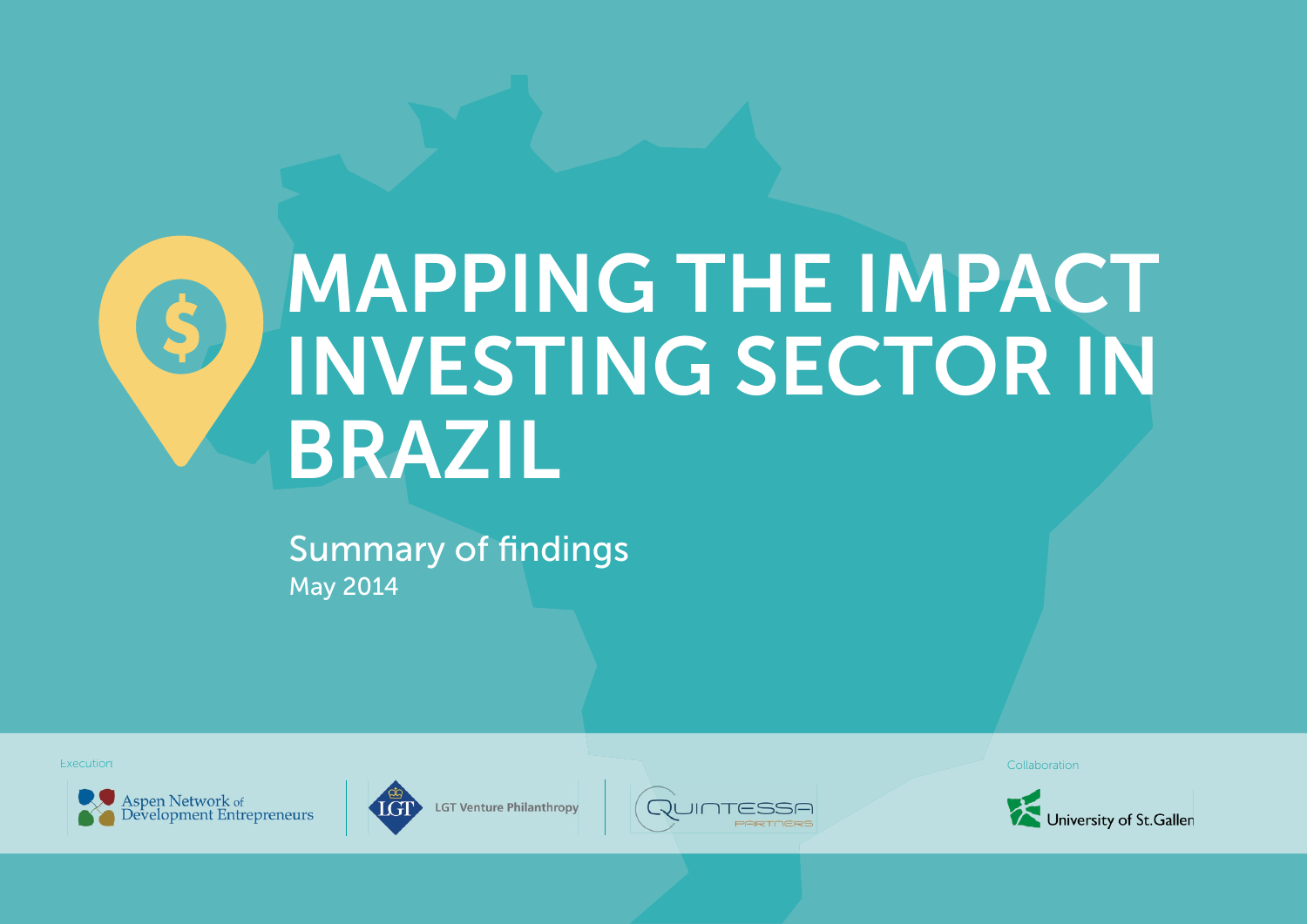### **LGT** Venture Philanthropy

Established in 2007, LGT Venture Philanthropy (LGT VP) is a global impact investor supporting organizations with outstanding social and environmental impact. Headquartered in Zurich with local teams in Latin America, Africa, Europe, India, Southeast Asia, and China, LGT VP is committed to improving the quality of life of less advantaged people in developing and emerging countries. LGT VP supports portfolio organizations through financial capital in the form of grants, debt and equity, transfer of business and management know-how, and access to relevant networks. To date, LGT VP has invested and donated more than USD 32 million into 39 organizations that have improved the lives of over five million less advantaged people. The organization works with institutional and individual clients that benefit from the experience, systems, processes and networks built by implementing the philanthropic engagement of LGT VP's founder, the Princely Family of Liechtenstein/LGT Group.

### Quintessa Partners

Quintessa Partners was founded by financial market professionals with the purpose of incorporating the natural, social, human, manufactured capital and governance (ESG – Environmental, Social and Governance) into investment analysis methodologies (Risks, Opportunities and Impacts). QP believes that experiences related to human and social capital will be able to promote a positive impact on society, redefining the word investing.

### Aspen Network of Development Entrepreneurs (ANDE)

The Aspen Network of Development Entrepreneurs (ANDE) is a global network of organizations that propel entrepreneurship in emerging markets. ANDE members provide critical financial, educational, and business support services to small and growing businesses (SGBs) based on the conviction that SGBs will create jobs, stimulate long-term economic growth, and produce environmental and social benefits. Ultimately, we believe that SGBS can help lift countries out of poverty.

Members of ANDE include both for and nonprofit investment funds, capacity development providers, research and academic institutions, development finance institutions and corporations from around the world. Launched with 34 members in 2009, ANDE now comprises over 200 members who collectively operate in more than 150 countries.

### University of St. Gallen Hub São Paulo

Established in July 2010 in São Paulo, the hub office of the University of St. Gallen (Switzerland) for Latin America aims at strengthening the ties and promoting knowledge exchange between the University and its partner organizations in the region. This is done through study trips, professors and students exchange, joint research, as well as executive education. Moreover, the University of St. Gallen Hub São Paulo has the goal to promote grassroots research and case studies in the areas of Impact Investing, Inclusive Business and Intercultural Management, and is incubating the research knowledge platform IILA (Impact Investing Latin America). Finally, the Hub Office supports the development of the entrepreneurial behaviour and a better understanding of the different business cultures, through a number of practically oriented student traineeships in SMEs in Latin America.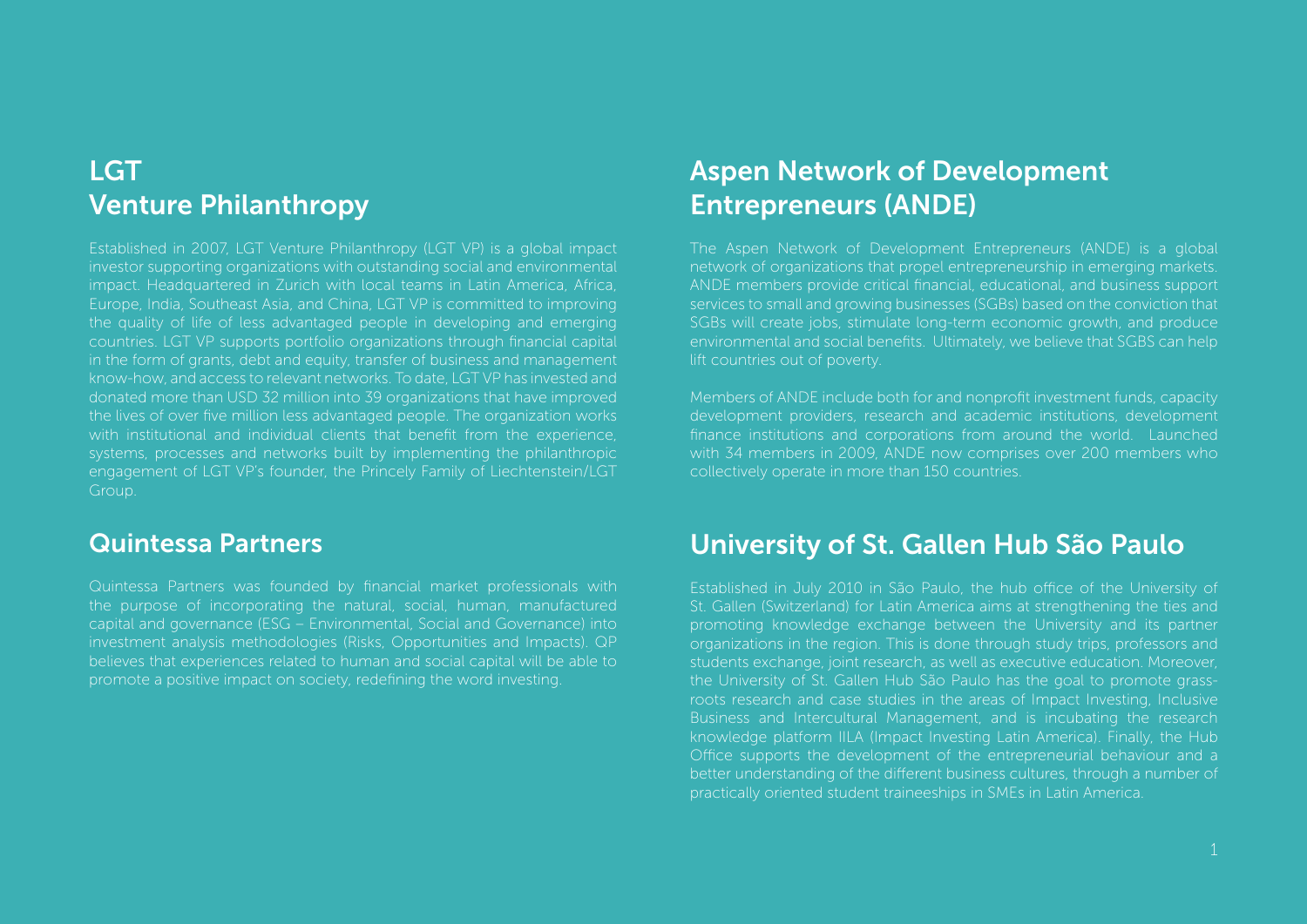**Introduction** 

- 
- 8 1 Introduction<br>
8 The future of the study<br>
8 The impact investing market in Brazil: Results of<br>
8 The impact investing market in Brazil: Results of<br>
8 The impact investing market in Brazil<br>
8 Main learnings: impact inves

- 13 Analytical notes<br>
13 Analytical notes<br>
13 Analytical notes<br>
13 D. Market (assets under management) and ca<br>
13 D. Market (assets under management) and ca<br>
13 D. Market (assets under management) and ca<br>
13 D. Market of im 6 The impact investing market in Brazil: Results of the market study
	- a. Overview of players in Brazil
	- **b.** Market (assets under management) and capital invested
	- c. Investment landscape
	-
	-
- **9** Forecast scenario for the next five years
- 10 Limitations and recommendations
- 11 Acknowledgments
- **12** Research team and contact information
	-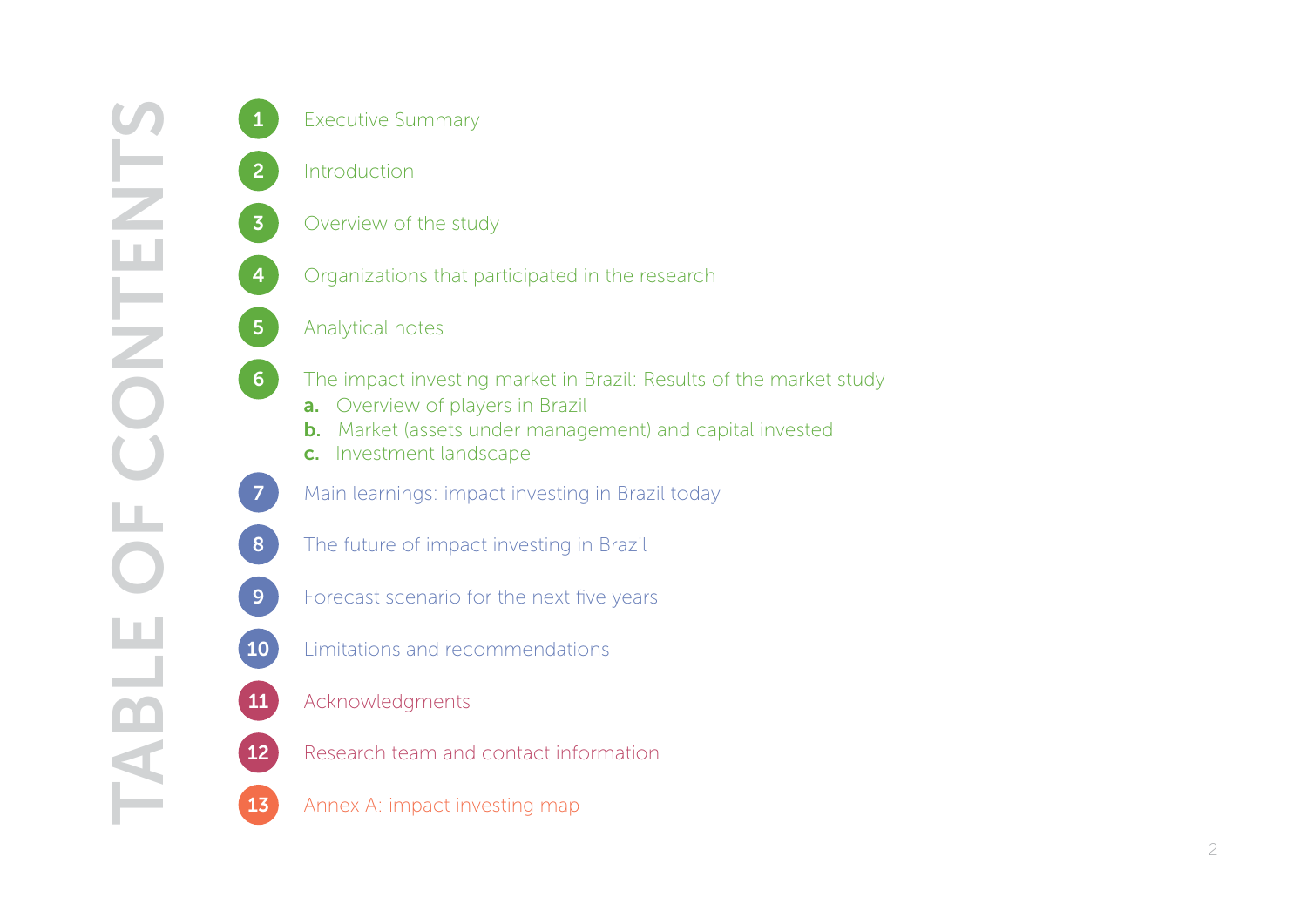

## 1 Executive Summary

2 Introduction

**3** Overview of the study

4 Organizations that participated in the research

5 Analytical notes

6 The impact investing market in Brazil: Results of the market study

- **a.** Overview of players in Brazil
- b. Market (assets under management) and capital invested
- c. Investment landscape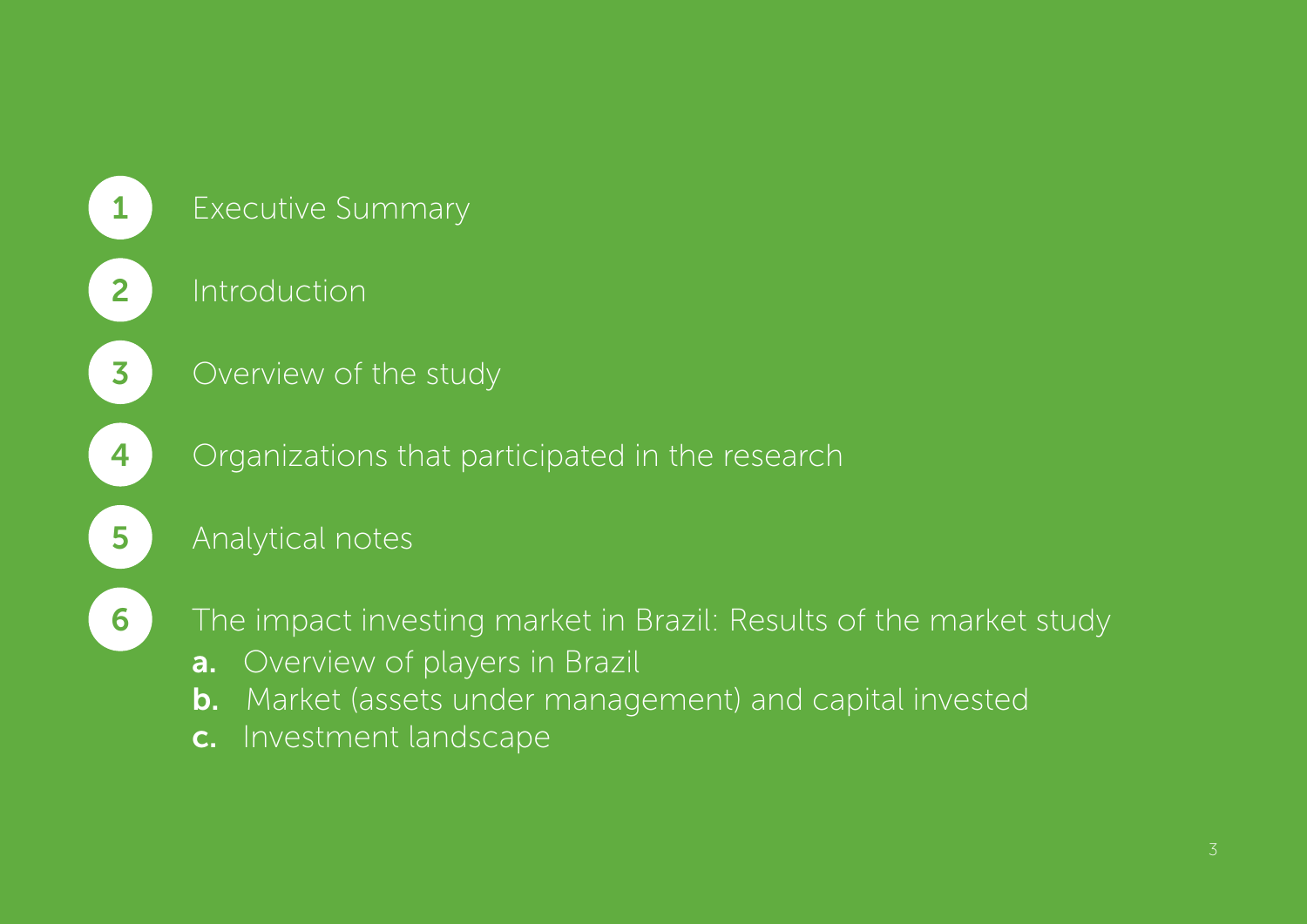

## 1. Executive Summary

During the past 10 years of impact investing in Brazil, we have observed a significant development in the impact investing space. Five years ago, only a few players identified themselves as impact investors, very few organizations in the social sector were investor-ready, and there were almost no co-investment opportunities. A steep increase in the number of investors and amount of capital, greater coordination among players, and a more professional workforce active in the industry today have facilitated the development of impact investing. This market study of the impact investing sector in Brazil reveals significant market growth. Nineteen of Brazil's largest impact investors, including fund managers, banks, foundations, family offices and others surveyed expect to commit 40% to 50% more capital to impact investments in 2014 compared to 2013.

Among the key highlights of this study are:

• Entry of 15 new impact investors between 2012 and 2013 indicates a significant and growing interest in the market.

• Ambitious fundraising target of USD 150m is projected among fund managers in 2014/15 versus a total of USD 177m raised in the past 10 years.

• Expected commitments between USD 89m and USD 127m in 2014.

• Number of deals is expected to increase by 100% from 68 to 136 deals in 2014.

• Priority focus areas include: education, financial inclusion and health sectors, followed by housing, pollution prevention, waste management and renewable energy.

• Many investors are interested in expanding their geographical reach within Brazil, particularly to the Northeast.

- Financial return expectation varies between 10% 35%.
- 90% of respondents reported that they use metrics to measure the social and/or environmental impact of their investments.
- 100% of the respondents reported that they chose their investment based on its social impact, followed by management (60%) and financial sustainability (55%).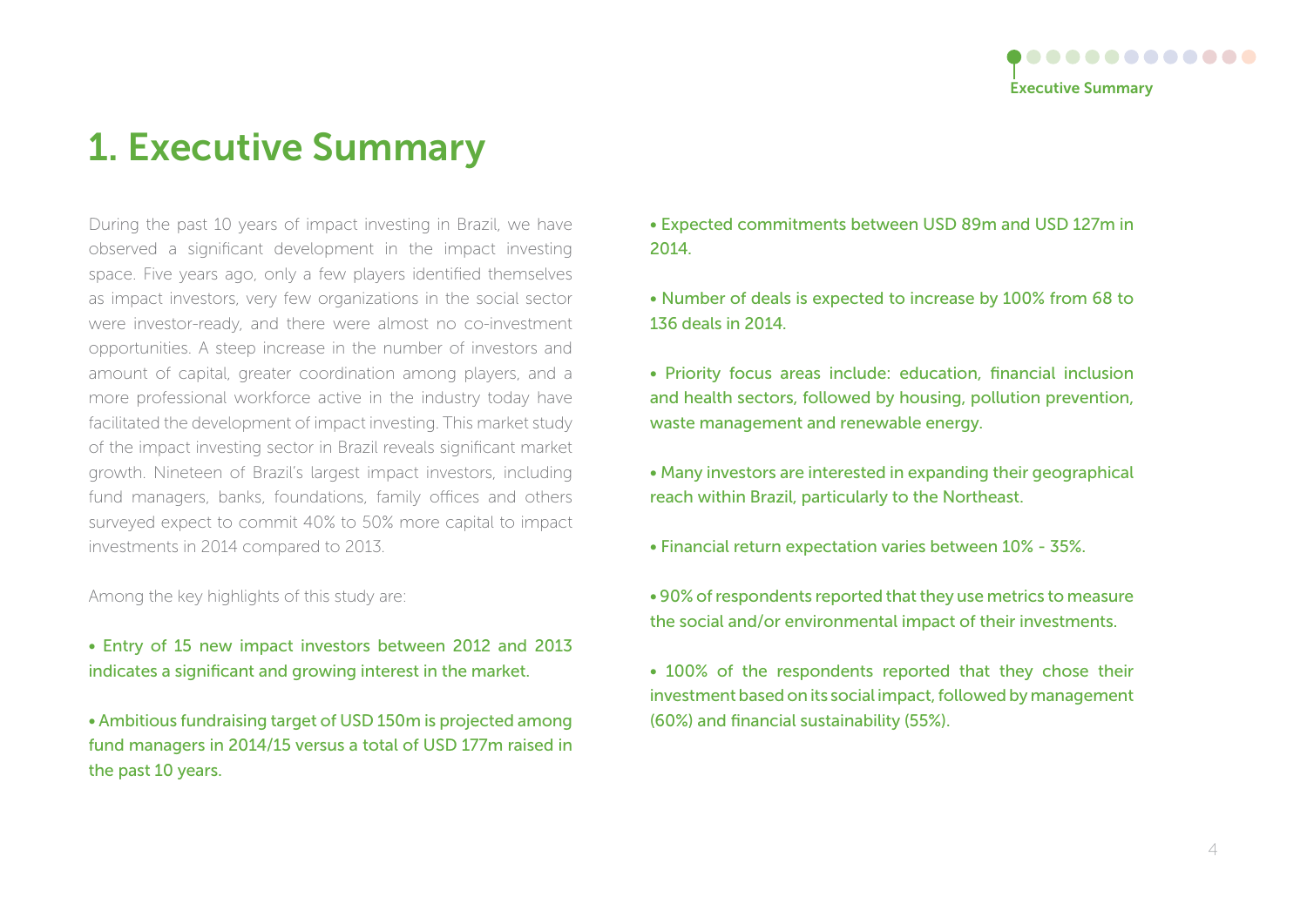### $0.0000000000000$ Executive Summary

This report has found a consensus among impact investors that the market will continue to grow and that there are many reasons to be optimistic about the future. For one, the Brazilian market itself is a great opportunity: not only has the middle class increased by 45 million people over the past 10 years, but there is also an unmet market demand for services and products offered to the base-of-the-pyramid (BOP). However, the ability to prove that social and financial returns can be combined is a key factor that will determine the pace of market development. These successful examples have the potential to attract talented entrepreneurs, and subsequently bring in mainstream investors and additional potential entrepreneurs in a virtuous cycle.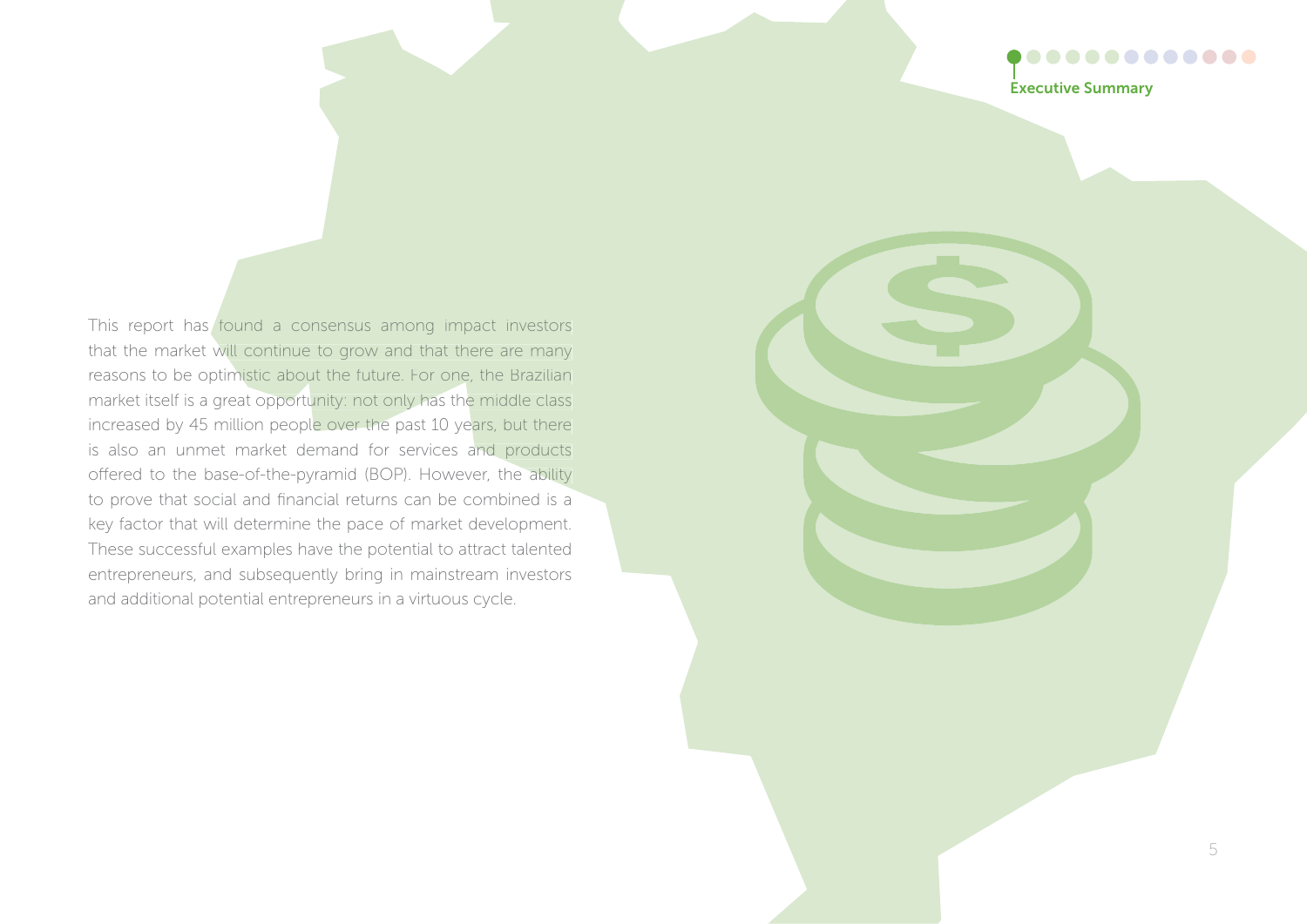

## 2. Introduction

Continuous economic growth during the last decade has equipped Brazil with better conditions to confront social challenges. Though important progress has been made to reduce poverty and increase income distribution, social inequality in Brazil remains one of the highest in the world. Today, Brazil ranks among the 15 most unequal economies in the world (OECD, 2012), making social equality a priority for Brazil's long-term development. Complex challenges encountered include the following:

#### • 80% of the population belongs to low-income class levels earning less than USD 9/day1.

• Social indicators show that, out of 13.3m children between the ages of 11 and 14 years, only 3.5m will continue to attend school, which equals a school drop out rate of 73.1%. In other words, only one out of five young persons will reach tertiary education (i.e. university or college). As a point of comparison, in 2007 the US school drop out rate was 8.7% and in Europe the average rate was 14.8%.

• 75% of the population does not have private insurance and relies primarily on the public healthcare system2, which is inefficiently managed, underfunded, and incapable of providing quality healthcare services. In addition, waiting times for health exams can be as long as 8 months.

#### • Over 64% of the population does not have access to banking services3.

Reducing inequalities in income, improving public-service delivery, as well as promoting the diversification of economies beyond primary-product exports are necessary to lead Brazil to the next level of social and economic development. Impact investing has the potential to address these issues by supporting marketbased, scalable and measurable solutions that create social and environmental impact while generating positive financial returns.

In Brazil, impact investing is still a nascent market with limited information available around its market size and trends. For the sake of deepening knowledge in this sector and creating more awareness, LGT Venture Philanthropy, the Aspen Network of Development Entrepreneurs (ANDE), Quintessa Partners and the University of St. Gallen decided to conduct a study of the Brazilian impact investing market. This study is the first report that aims to present an analysis of the impact investing market in Brazil. This analysis is based on quantitative and qualitative data gathered from a comprehensive group of national and international impact investors active in Brazil.

> 1 PNAD, IBGE, 2011. 2 Data SUS, 2012.  $3$  INEP, 2012. 6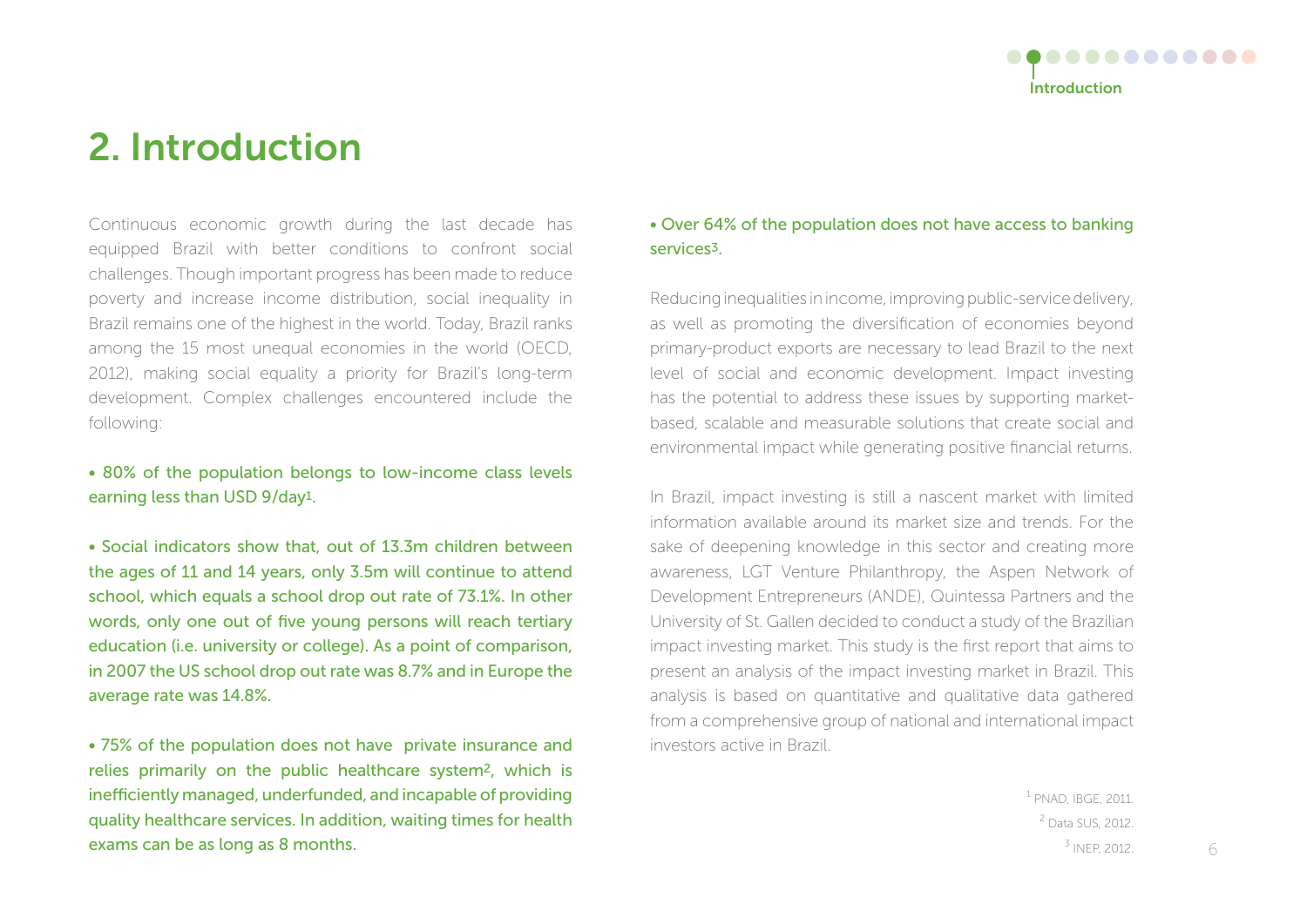

## 3. Overview of the study



### Objectives

The aim of this market study is to map the impact investing sector in Brazil. Thus, its objective are to analyze the size of the market, understand the types of investments, and provide information about key players and future market trends. This study was informed by a combination of quantitative and qualitative research. The quantitative research is composed of a questionnaire with 40 questions and the qualitative dimension includes semi-structured interviews conducted with 13 key stakeholders who collectively deepen the understanding of how the sector will evolve over the coming years.



1

2

3

The information presented herein relates to active national and international organizations in Brazil that invest directly into impact businesses. Fund of Funds (FoF) or second floor investments have not been considered. Furthermore, this study focuses on investors who aim to receive financial returns while generating a positive social impact. As a result, conventional foundations and other grant-giving investors with no financial return expectations have not been included. Participants of this study have been selected on the basis of the following three factors:

> Invest with the aim of creating social and/or environmental impact

> Minimum ticket sizes of USD 25,000 per investment

Expect a financial return within a certain time period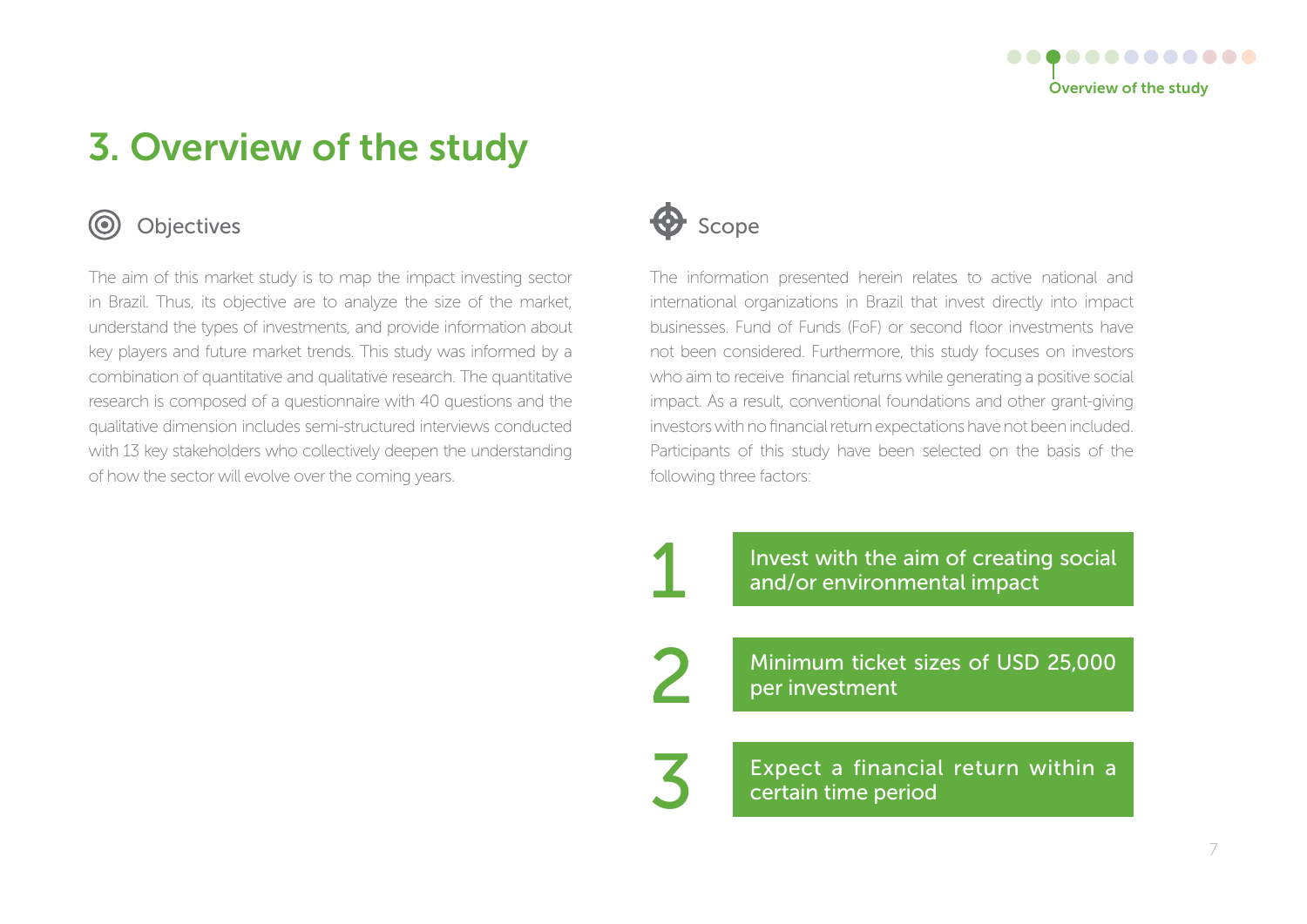

### Approach

This market study was conducted in three phases:

### Identifying key players PHASE I

During the screening phase to identify potential impact investors in Brazil, a total of 28 national and international investors were invited to participate in this study. The selection was derived from ANDE's and LGT VP's databases, with the support of referrals from network partners and other participants.

### Questionnaire PHASE II

Out of the 28 that met the selection criteria, 22 (79%), replied to a questionnaire containing 40 open and closed questions about investment trends, assets under management and capital allocation, as well as open questions about the challenges and opportunities of the sector.

### Open interviews PHASE III

The qualitative analysis is based on semistructured interviews conducted with 13 qualified investors and ecosystem participants. Questions focused on key challenges and trends for the impact investing industry in Brazil.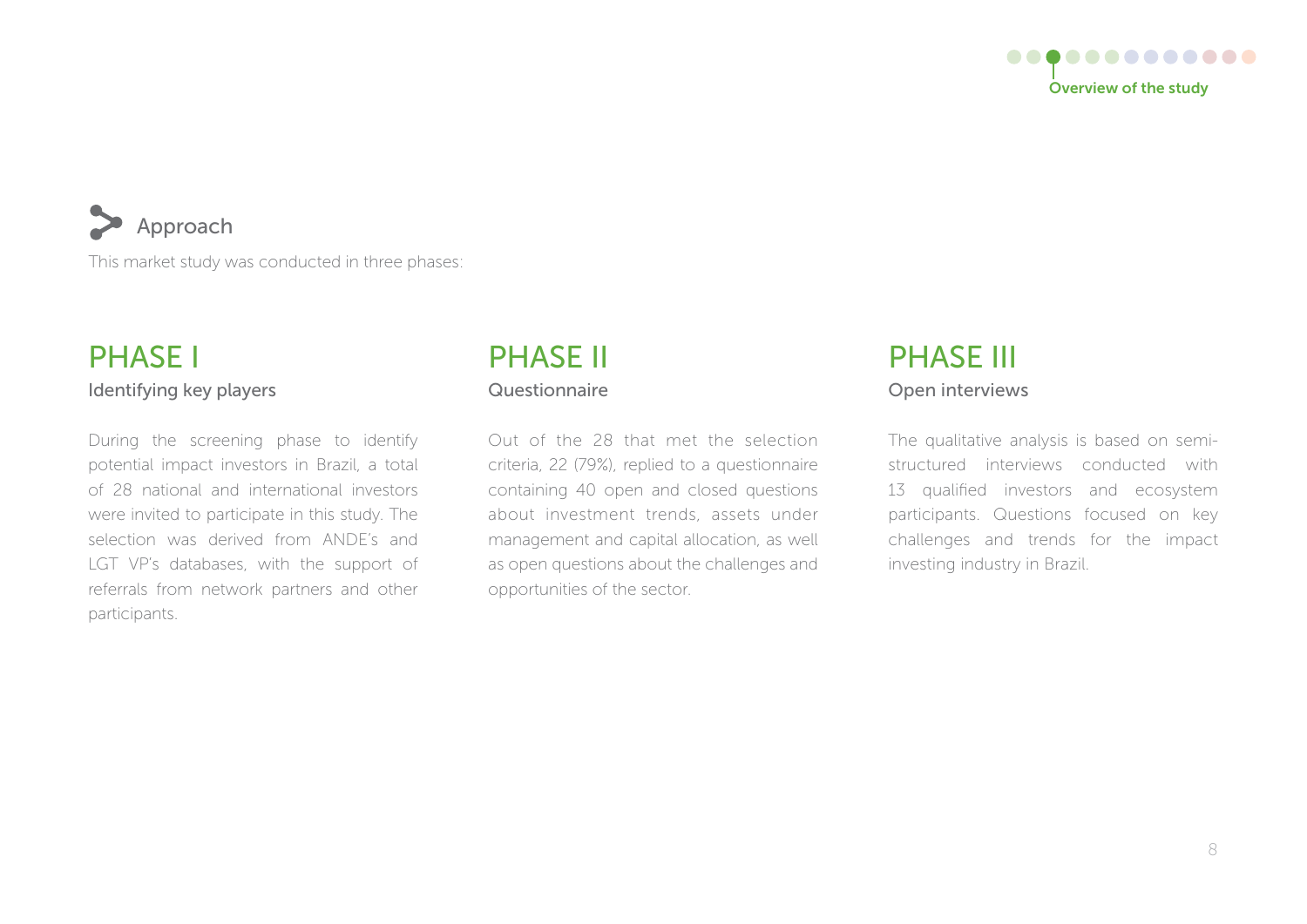

## 4. Investors that participated in the research

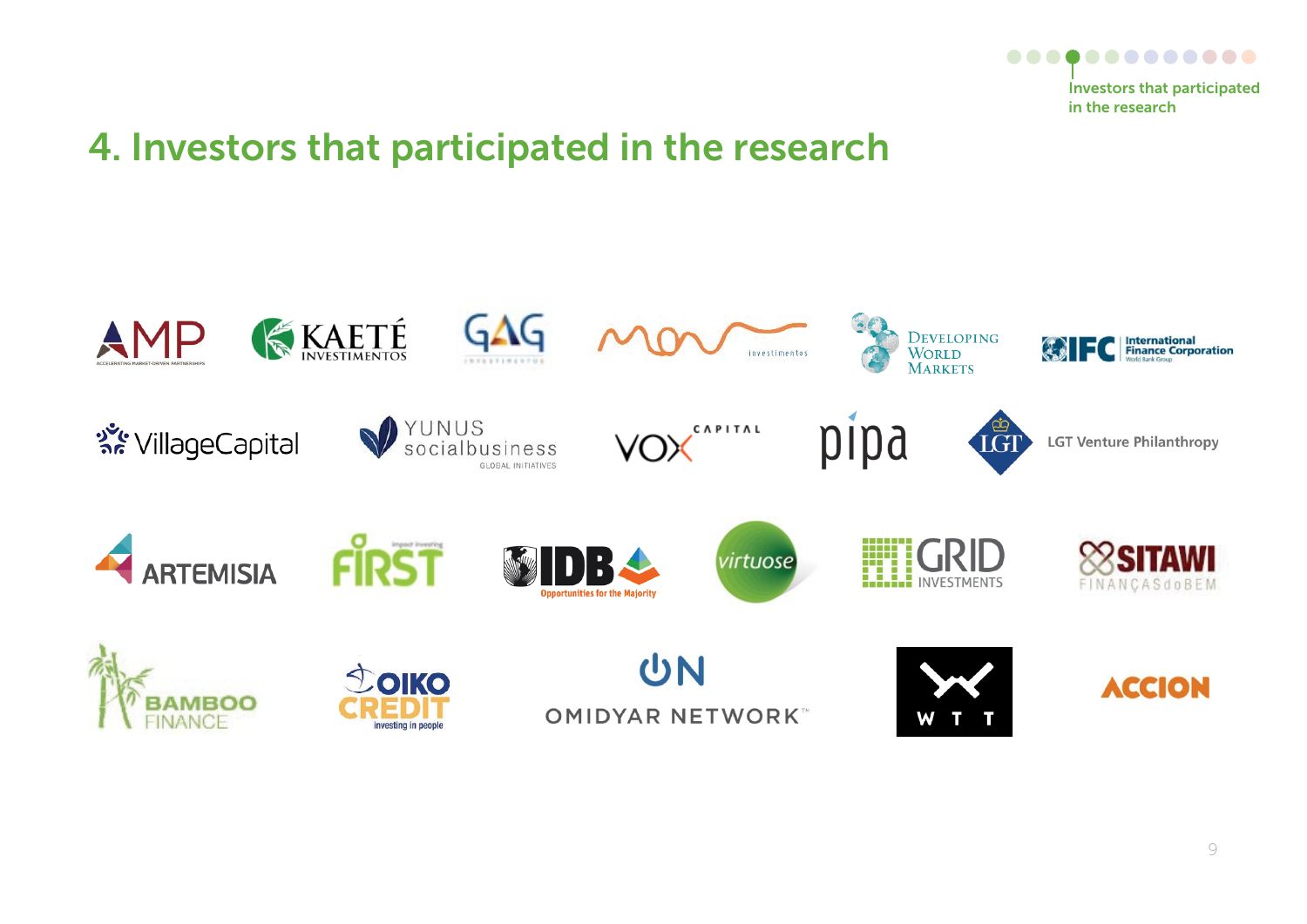

## 5. Analytical notes

This study identified a wide variety of potential impact investors, of which 28 met the selection criteria. Out of these, 22 took part in this market study, which correspond a 79% response rate.

Not all questionnaire questions were answered by the 22 participants that took part in the market study. The majority of quantitative analysis was conducted with 19 respondents, 86.4% of the total.

The International Finance Corporation (IFC), through its Inclusive Business Models Group, is included in the count of players in Brazil, where it has been active since 2005, as well as in the impact map (Annex A). However, due to the nature and large volume of its investments in Brazil, it has not been considered in the quantitative analysis.

### investors $4$



<sup>4</sup>Note that the number of respondents varies throughout the study because not all of the questions were answered by each of the 22 impact investors interviewed.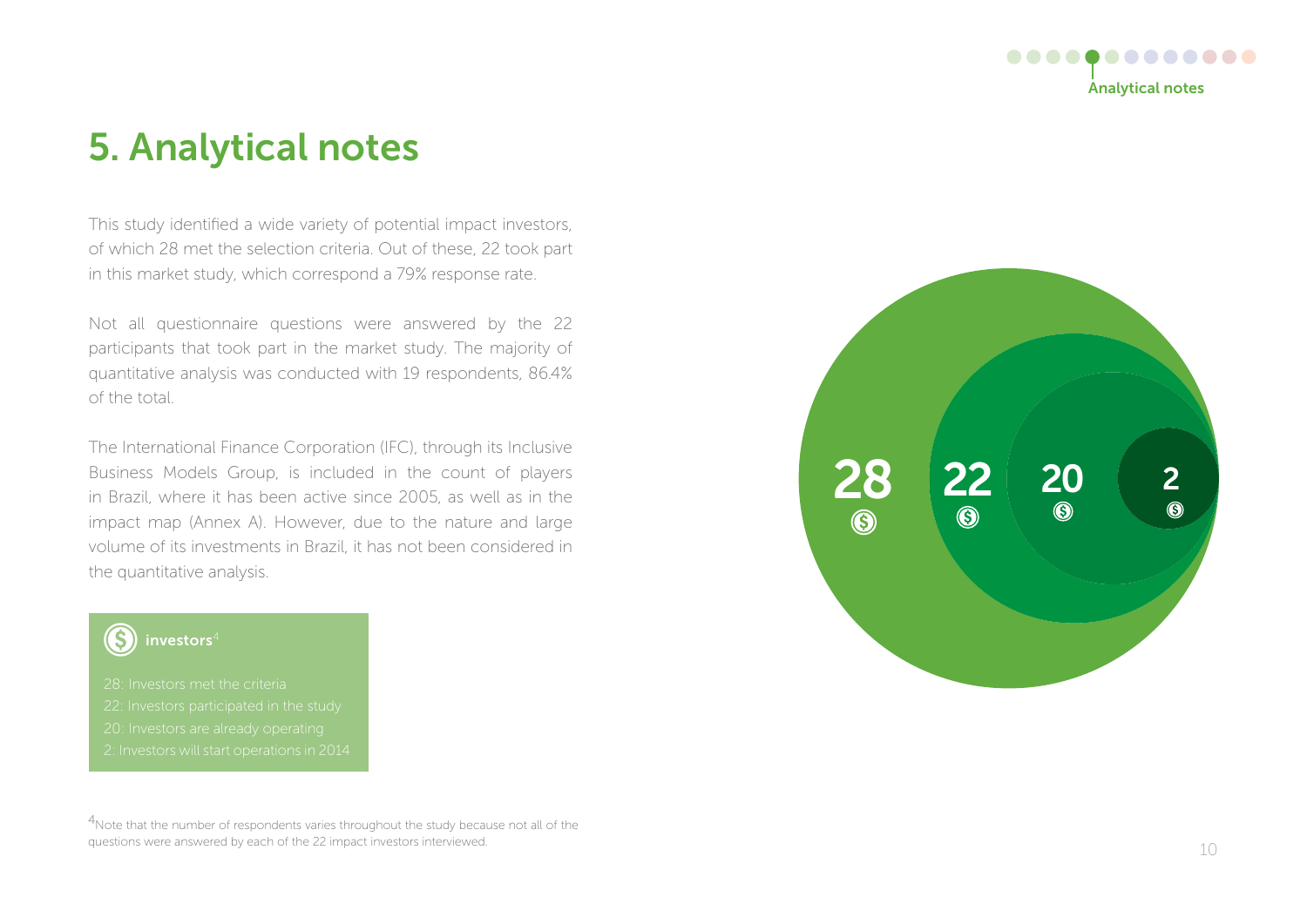

## 6. The impact investing market in brazil: Key data points

#### A. OVERVIEW OF INVESTORS IN BRAZIL

This market study identified 22 investors in the Brazilian impact investing landscape. Out of these, 20 investors were active by December 2013 and two players are planning to enter the market in 2014.

The three main insights from this inquiry are:

### Between 2003 and 2009 the sector developed gradually with seven main players in the market

In 2003, Oikocredit, a microfinance fund headquartered in the Netherlands, was the first impact fund manager to enter the Brazilian market. The International Finance Corporation (IFC) initiated investments into social businesses in 2005 through its Inclusive Business Models Group. It was followed by the Inter-American Development Bank (IDB), with its program Opportunities for the Majority, in 2007, bringing a strong focus on businesses for the base of the pyramid. SITAWI Finanças do Bem and MOV Investimentos (formerly PRAGMA), both national investors, started exploring impact investing opportunities in 2008. Only in 2009, Vox Capital launched the first national closed-end impact investing fund followed by LGT Venture Philanthropy, an international foundation and impact investor based in Switzerland.

#### Since 2012 the market has been rapidly evolving with a significant number of new investors entering the market

Between 2012 and 2013 the number of new investors tripled from 7 investors to 20 by December 2013. The market is growing significantly, however the industry is still nascent with an average track record of two-to-three years or less.

### Equal division between international and national impact investors

Out of the 20 investors active in Brazil today, 11 are international and 9 are national, resulting in a balanced landscape between foreign and local players. The interest of international impact investors and foundations in Brazil is illustrative of the attractiveness of this market in relation to other emerging markets. Six out of eleven international investors have offices with local representatives, which shows the importance that these players place on local representation. Figure 1 shows the evolution of impact investors in Brazil, displaying both national and international investors.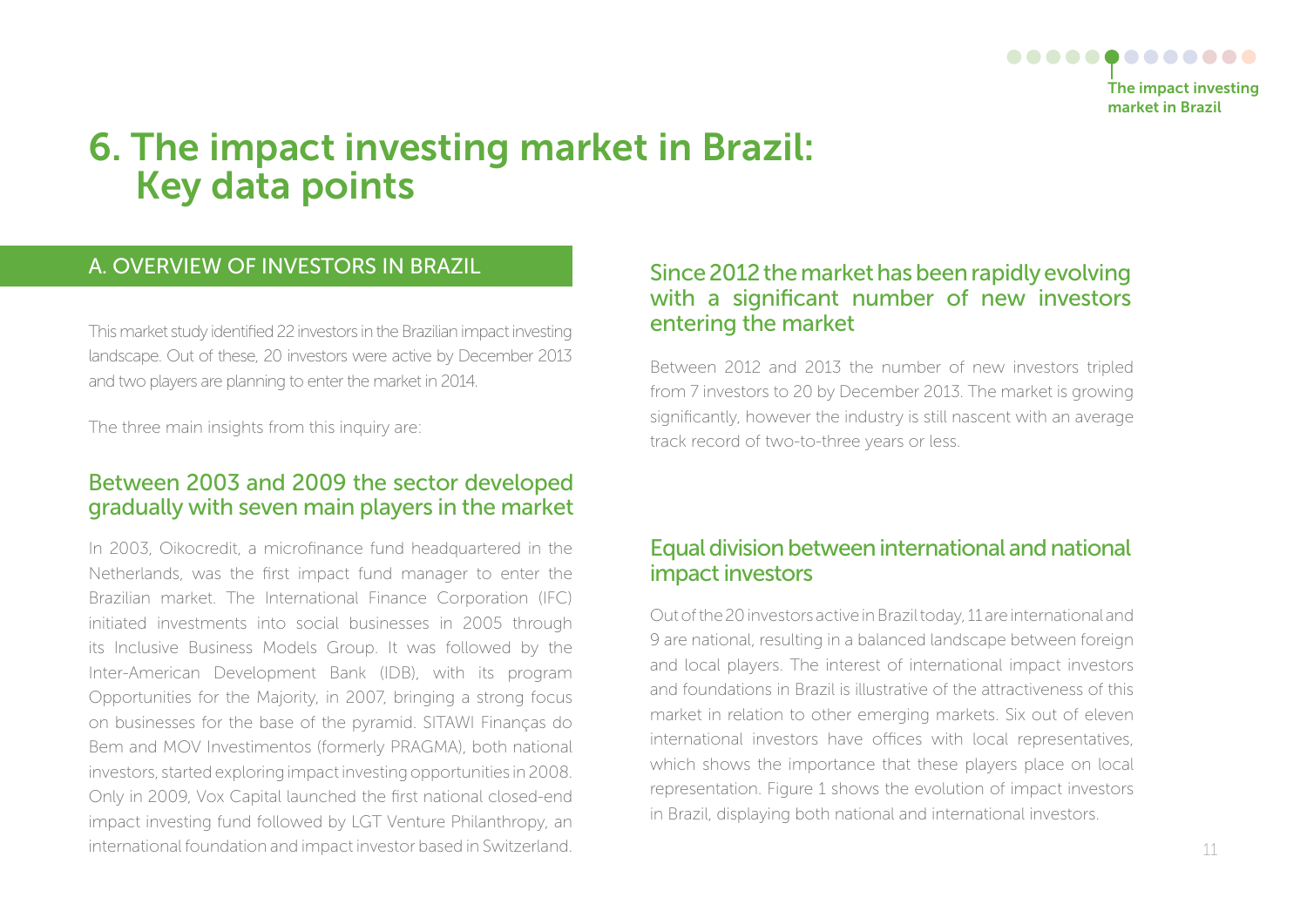### A. OVERVIEW OF INVESTORS IN BRAZIL



The impact investing market in brazil

YEAR OF ESTABLISHMENT OF INVESTORS IN BRAZIL



Year of establishment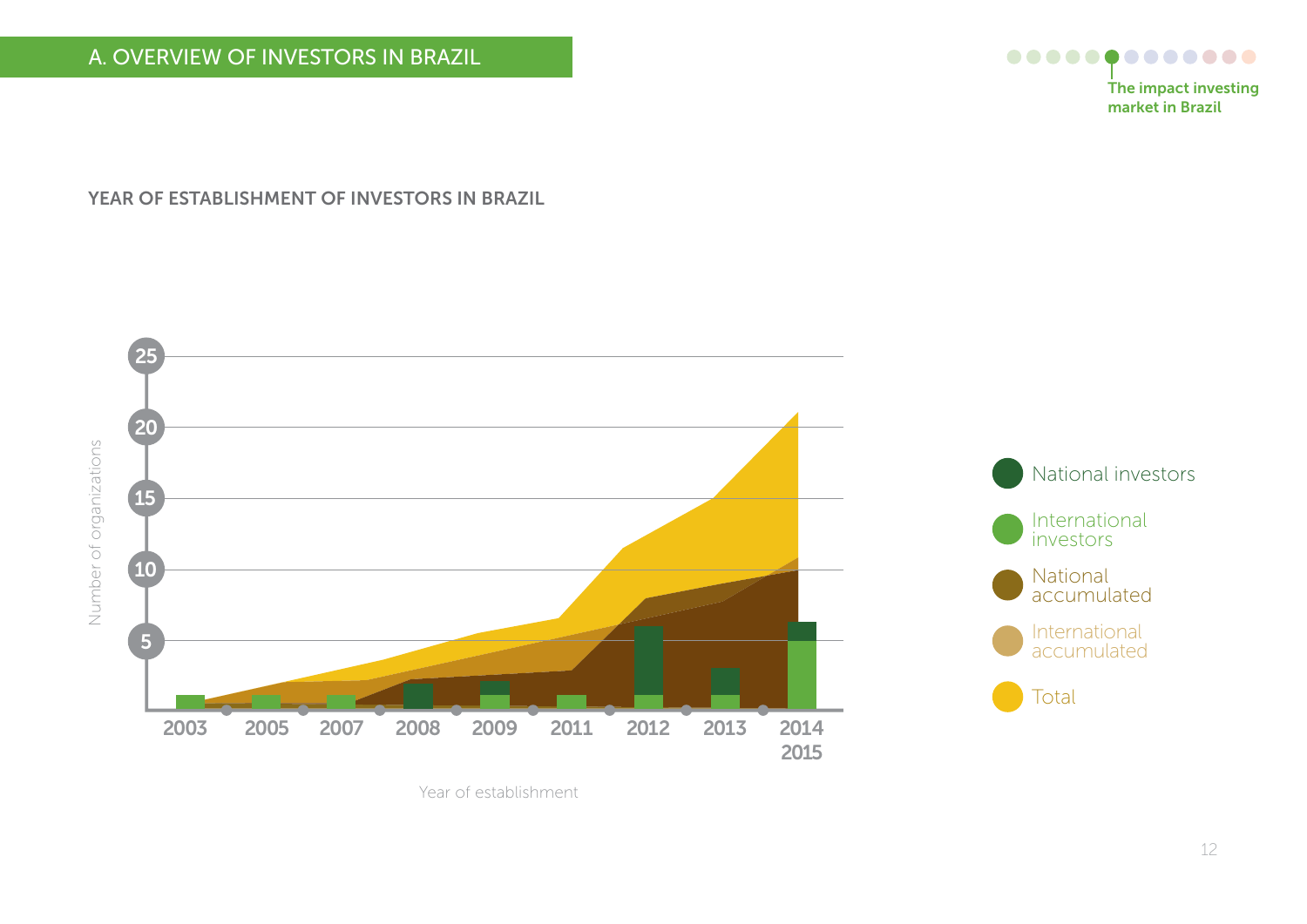

### TYPES of INVESToRS IDENTIfIED

### 40% of the investors are closedend funds

In this analysis, the investor's categories have been established acoording to the methodology employed by the Aspen Network of Development Entrepreneurs (ANDE). According to it, the majority of investors are closed-end funds (40%), followed by business accelerators with financial investments (10%), openended or evergreen<sup>5</sup> organizations (10%), and family offices (5%). The remaining 35% are divided into different categories such as philanthropic investment firms, foundations, business incubators, open-ended funds with non-profit organizations or development banks.

The number of family offices doing impact investing exclusively is still small. However, interviews indicate there is an increasing number that are considering impact investing as part of their portfolio in the next 3-5 years.

TYPE of oRGANIZATIoN

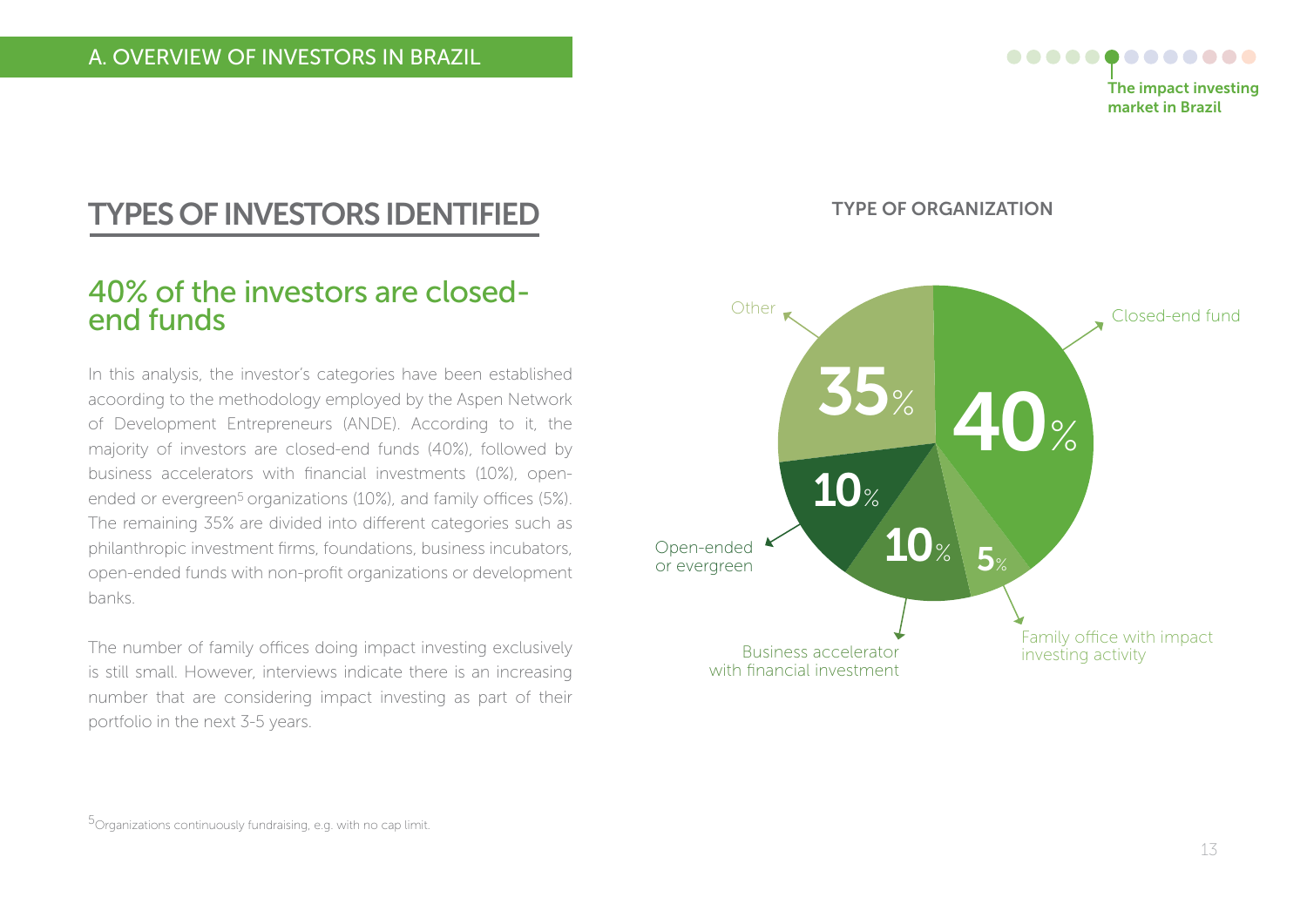

### MARKET SIZE

### The eight Brazilian based funds manage approximately USD 177m<sup>6</sup>

This represents less than 0.4% of the global impact investing assets under management estimated at a value of USD 46B7. However, this amount needs to be carefully considered, as it does not include the estimated USD 3b in funds managed by the other eleven international investors active in Brazil. While it cannot be specified how much of the international capital is allocated specifically to Brazil, it would increase assets significantly.

7 GIIN, JPMorgan, 2014.  $6$  As of December 2013, composed of six closed-end funds and two other national investors.

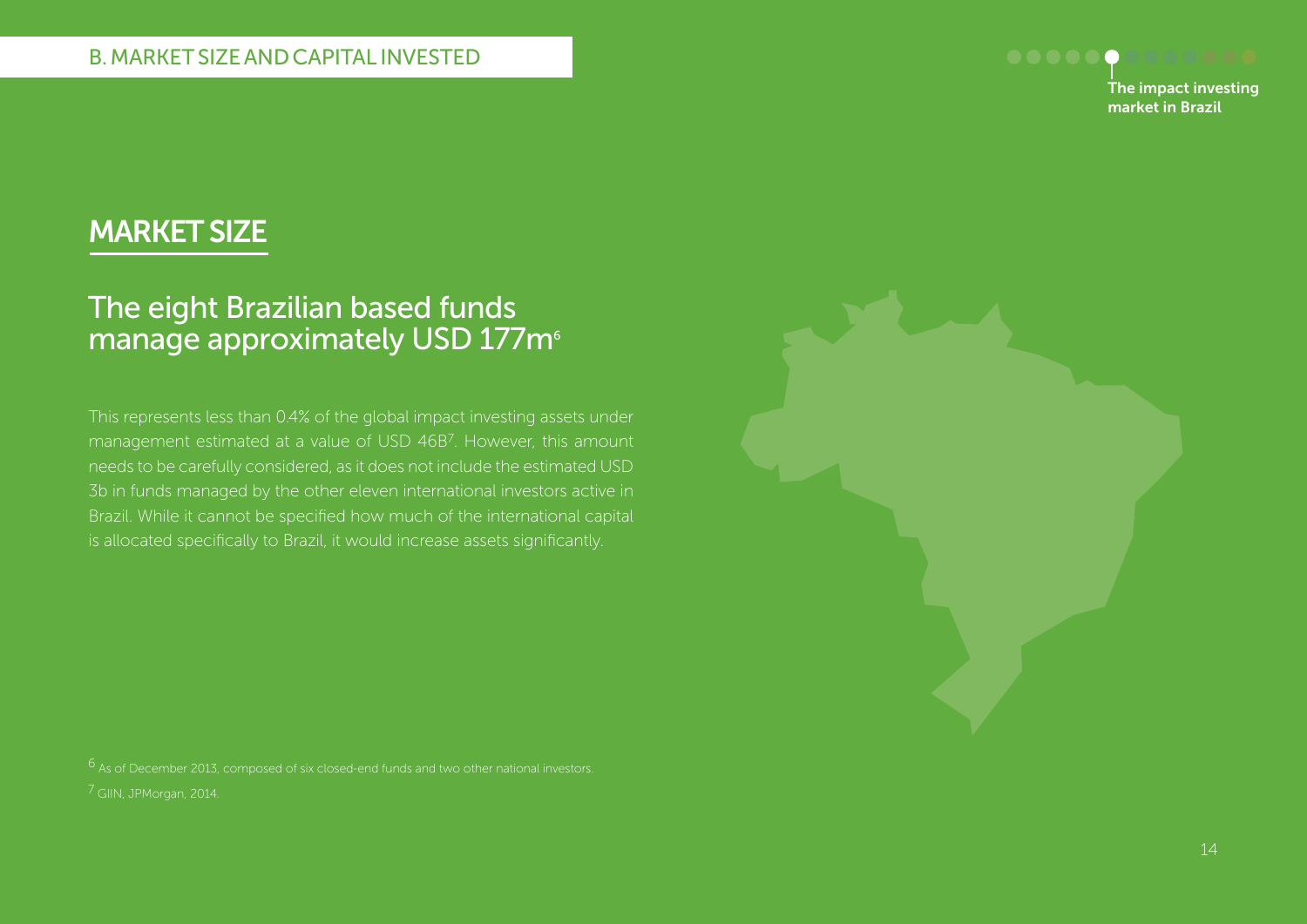

### fUNDRAISING EXPECTATIoN of NATIoNAL INVESToRS

Increasing fundraising target among fund managers: total USD 150m estimated for 2014/15 versus USD 177m raised in the past 10 years

Five out of the nine national investors responded that for 2014 they estimate fundraising up to USD 150m in Brazil and abroad. This would represent an increase of assets of 45% from USD 177m to USD 327m by 2015.

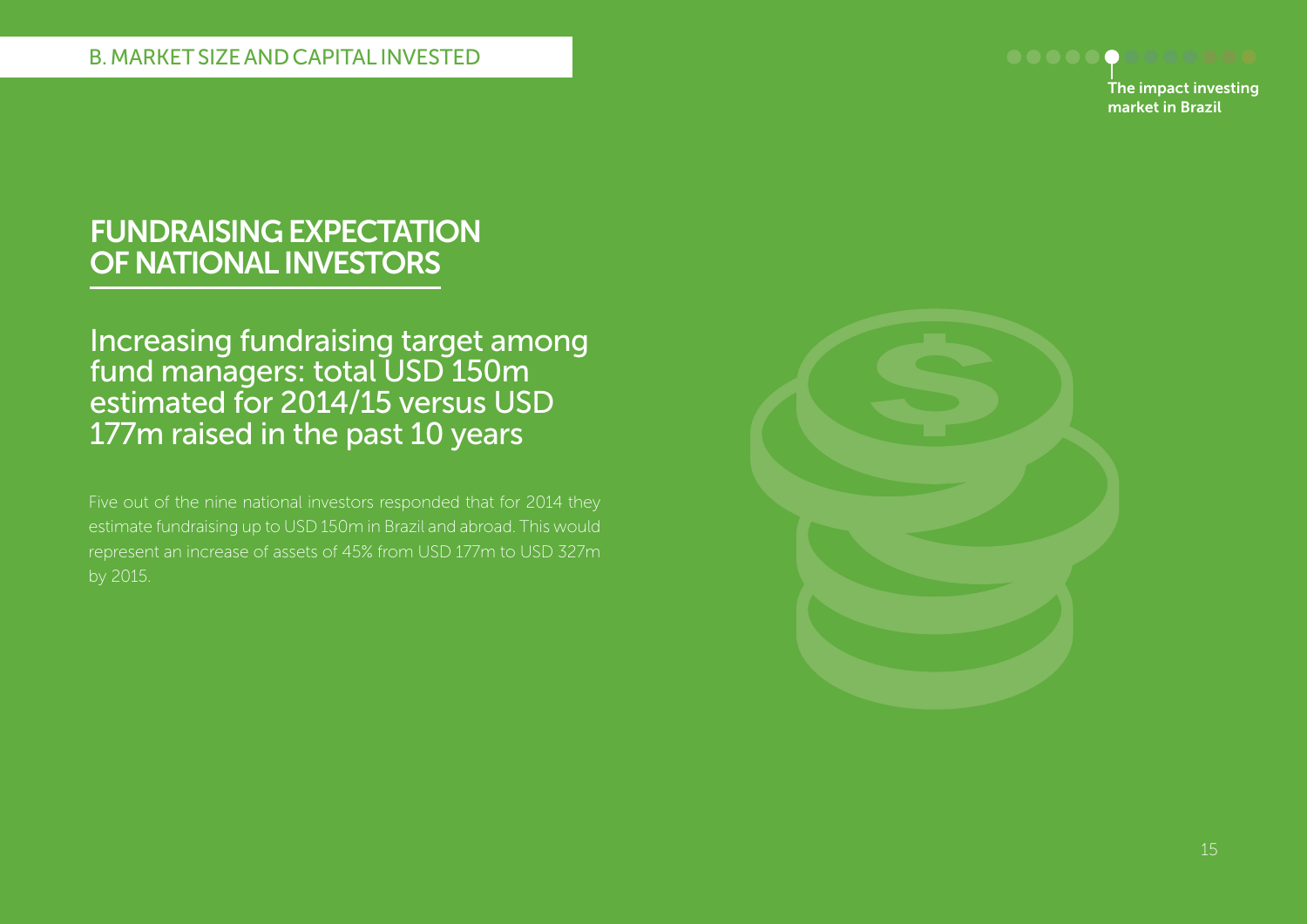

## CAPITAL INVESTED SINCE 2003

### Since 2003 a total of USD 76.4m has been invested in 68 impact businesses<sup>8</sup>

According to our research, the average ticket size in impact investing was ~USD 1.1M. It is interesting to note that average ticket sizes in impact investing are half of what they are in Venture Capital (VC). From 2008, 50 players completed 153 transactions equivalent to USD 229m in the VC market.

68% of these investments have been executed by international investors. Oikocredit and Opportunities for the Majority/IDB are leading the total amount invested as they account for 58% or USD 44.3m of the investments deployed in the past 10 years. The total capital invested in Brazil by the investors, surveyed until 2013, was USD 76.7m.

Out of the 68 investments, 37 (55%) come from national investors and 31 (45%) from international investors suggesting that national investors invest in a higher number of companies but at a smaller ticket size.

 $8$  The IFC's Inclusive Business Models Group has been excluded of the quantitative analysis as this would distort the market due to its impact investments of USD 894m into 32 businesses since 2005.

#### SoURCE of CAPITAL ALLoCATED To IMPACT bUSINESS IN bRAZIL

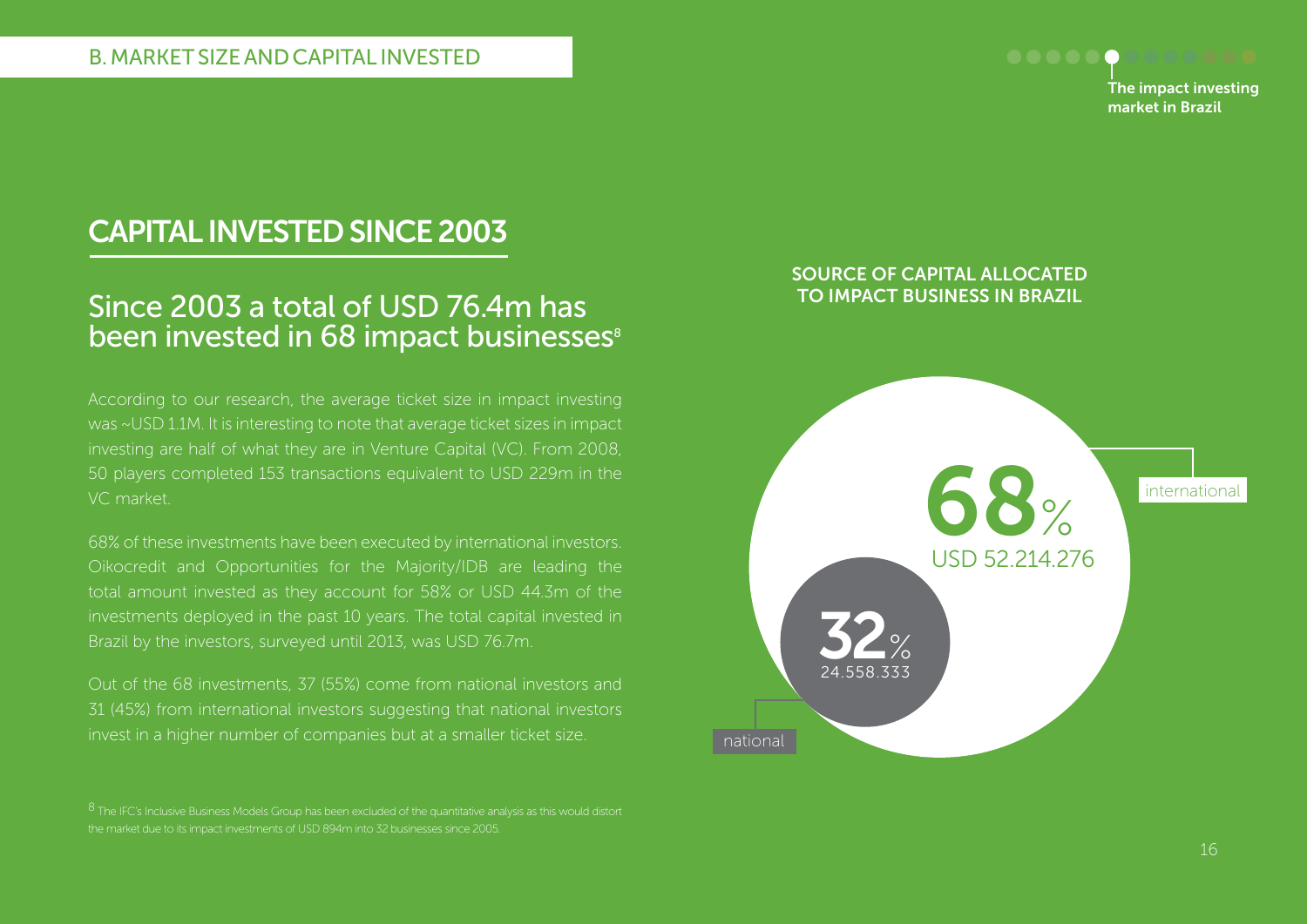

## CAPITAL INVESTED SINCE 2003

### 2014 is likely to see a big increase in capital allocation

The 19 respondents have declared that they are planning to invest between USD 89m and 127m in 2014. Readiness of investors in extending their portfolio has been perceived as a result of increasing fundraising targets and strong confidence in pipeline are driving this strategy. Four respondents stated that they are planning to deploy their first investment in 2014. However, it is still unclear whether sufficient investment opportunities will be available to absorb this capital.

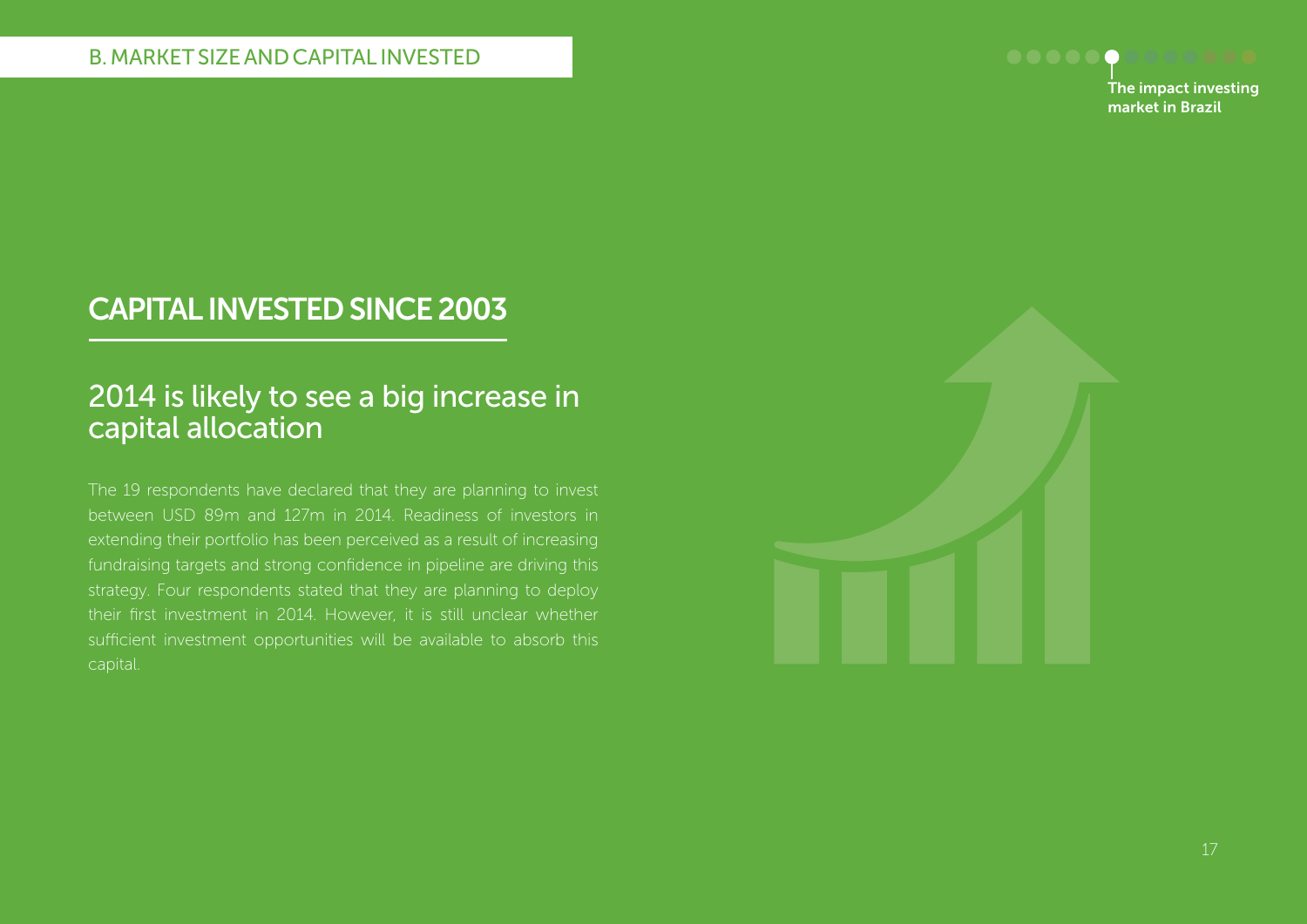

### EXPECTATIoN of fINANCIAL RETURN

Financial return expectations can be as high as those expected in the traditional Private Equity and Venture Capital industries. Lower return expectations are observed for investors with a stronger social mission or philanthropic approach

Financial return expectations vary between 0 to 35%. As shown on Figure 4, the upper level, closed-end funds target financial returns ranging between 10% and 35%. Fifty-six percent of national investors strive for financial returns comparable to conventional Private Equity and Venture Capital returns that range between 20% and 35%.

In the lower level of the figure, foundations responded that they have rather moderate financial expectations ranging between 0% and 20%. This is consistent with their predominantly social or philanthropic approach. Forty-four percent of national closedend funds also expect financial returns below 20%.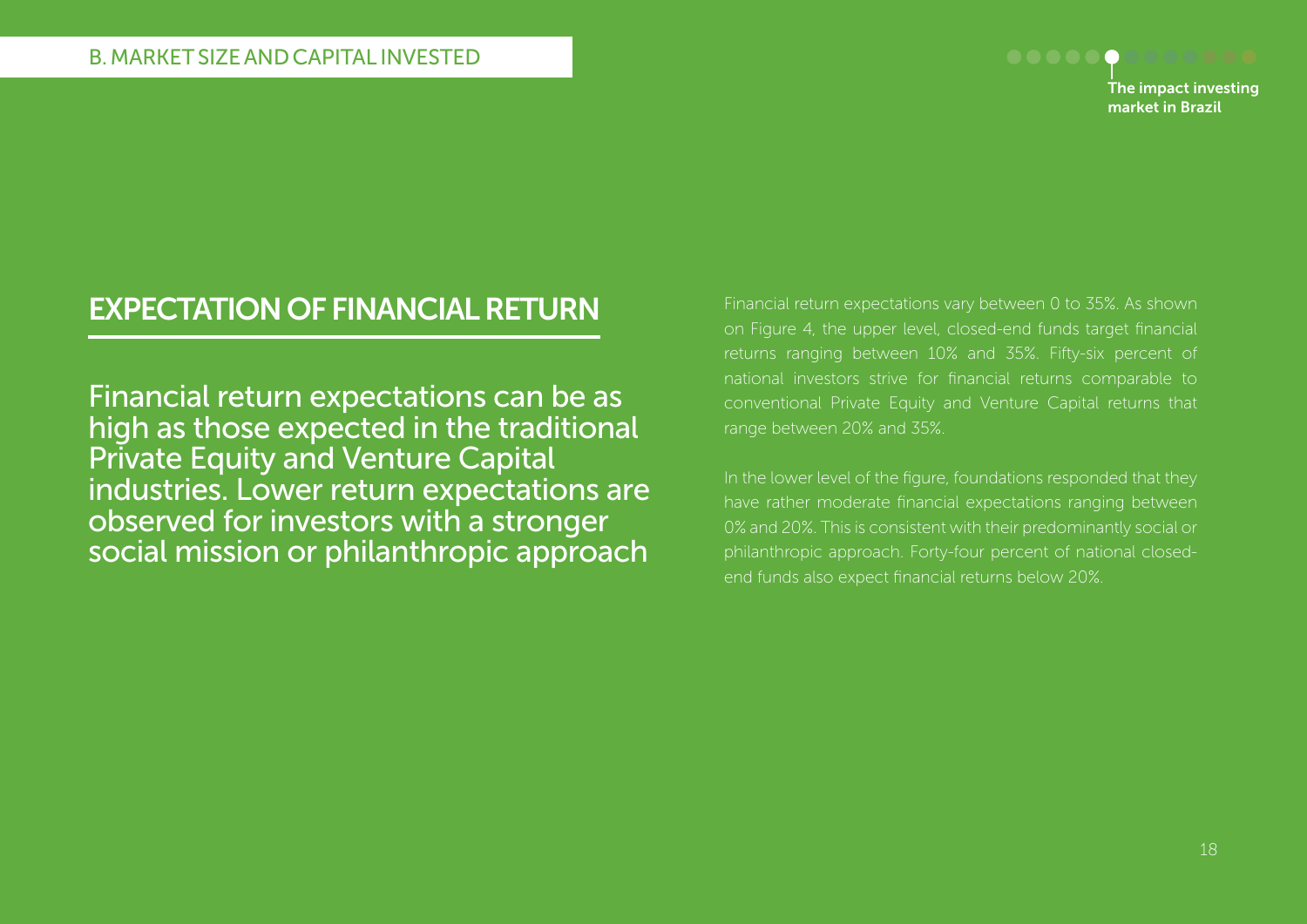

### fINANCIAL RETURN EXPECTATIoN

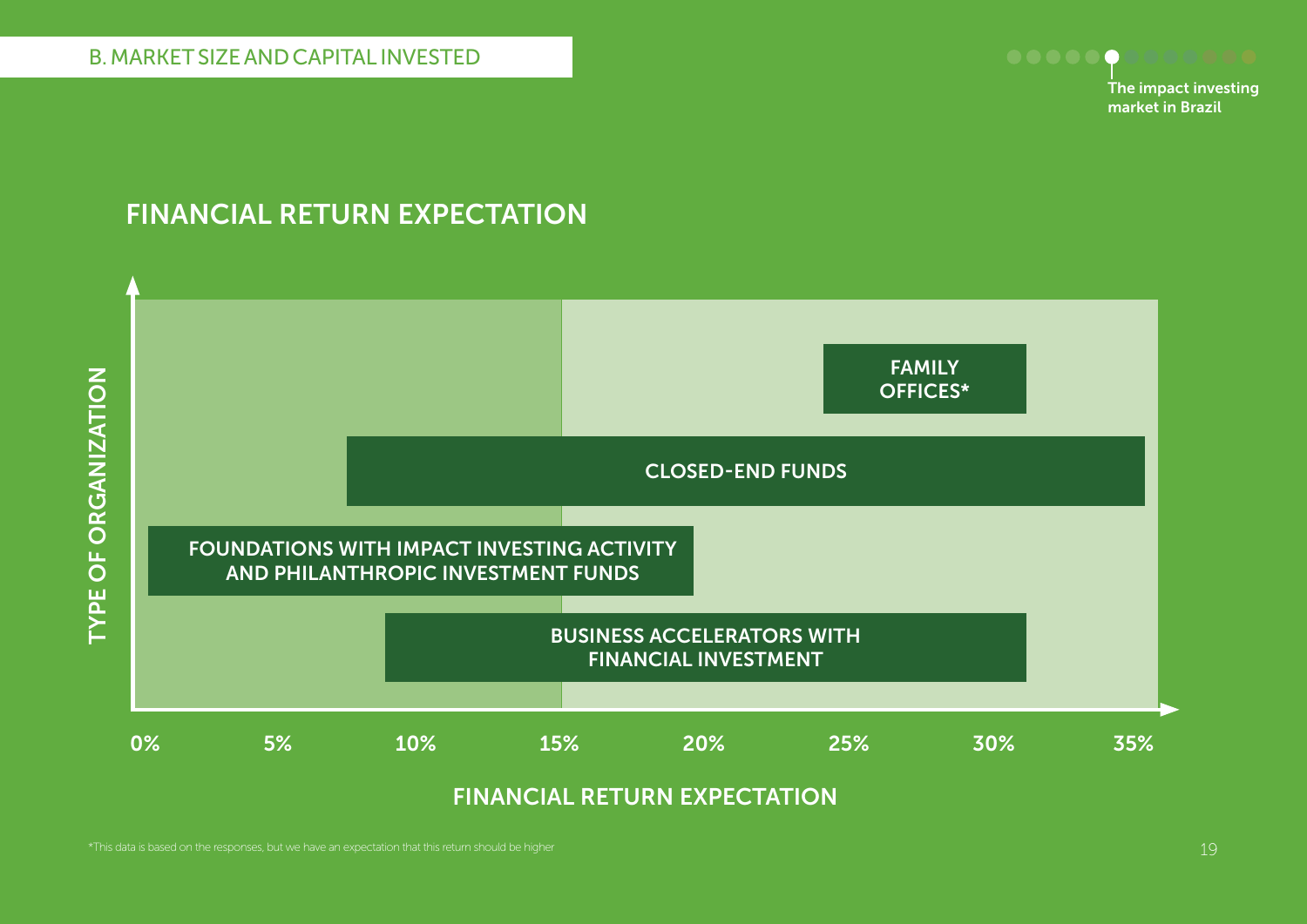

### SECToR foCUS

## Top areas of sector focus are: education, financial inclusion and healthcare

Education, financial inclusion and healthcare are the sectors where investors9 focus the most in Brazil. This coincides with the areas where Brazil is currently facing the greatest challenges and still has enormous improvement potential in terms of products and services for lower income segments.

As shown in Figure 5, there are many other areas of considerable interest for investment opportunities such as renewable energy (53%), housing (47%), waste management (47%), water and sanitation (47%), as well as agriculture (42%).

### TARGET SECToR foCUS

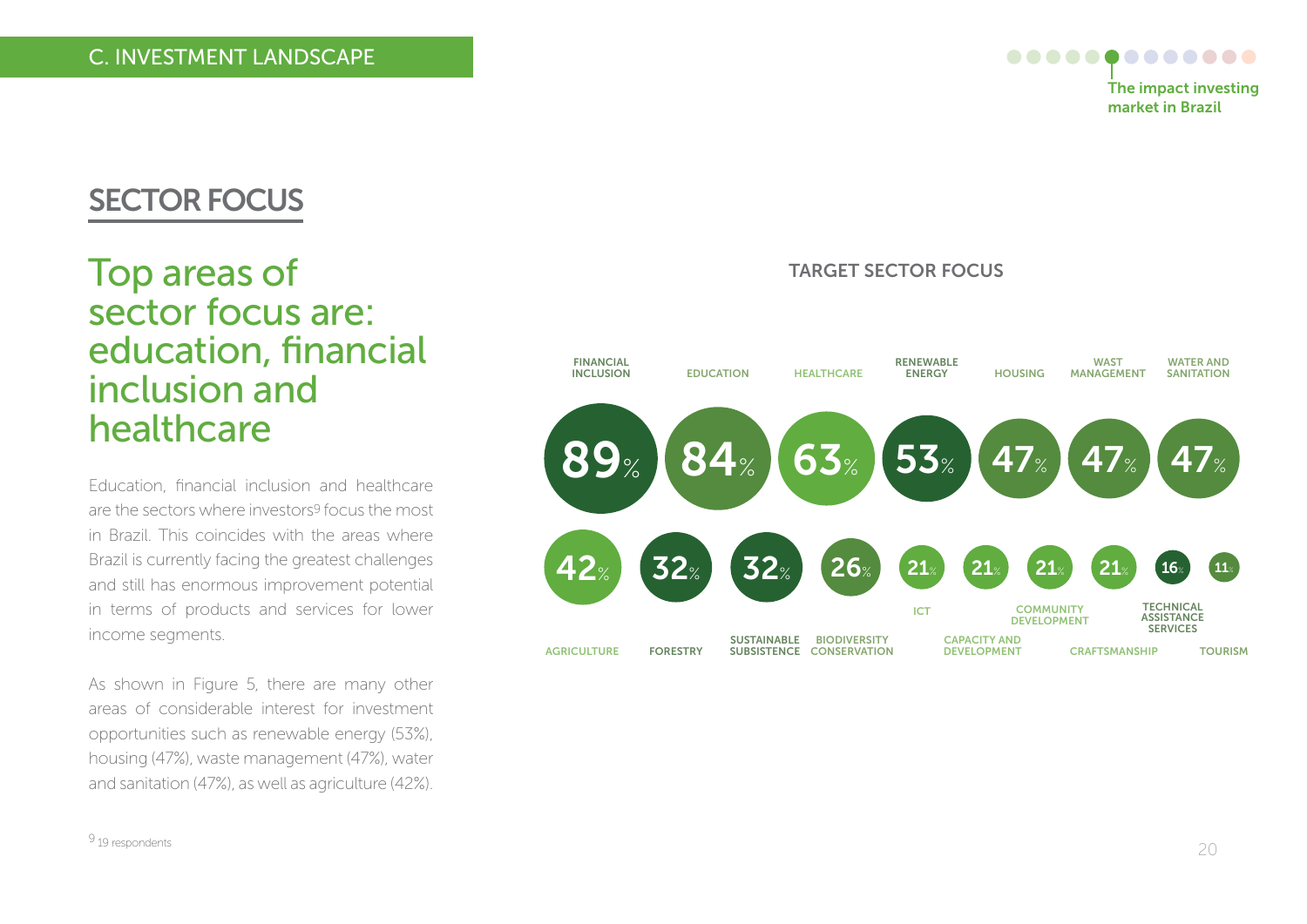

## REGIoNAL GEoGRAPHIC foCUS

## The impact investing landscape is strongly concentrated in the Southeast region of Brazil

However, an increasing number of investors plan to increase the percentage of their portfolios invested in the northeastern area of Brazil.

Although 95% of investors<sup>10</sup> have no specific geographical investment preference, 45% have not yet made any investments outside of the Southeast, in part due to a more developed pipeline of opportunities in that region. There seems to be a high interest and growing tendency to seek investment opportunities throughout Brazil despite challenges to source pipeline outside the major urban centers. As identified, there is only one national investor with a regional focus in the Amazon region.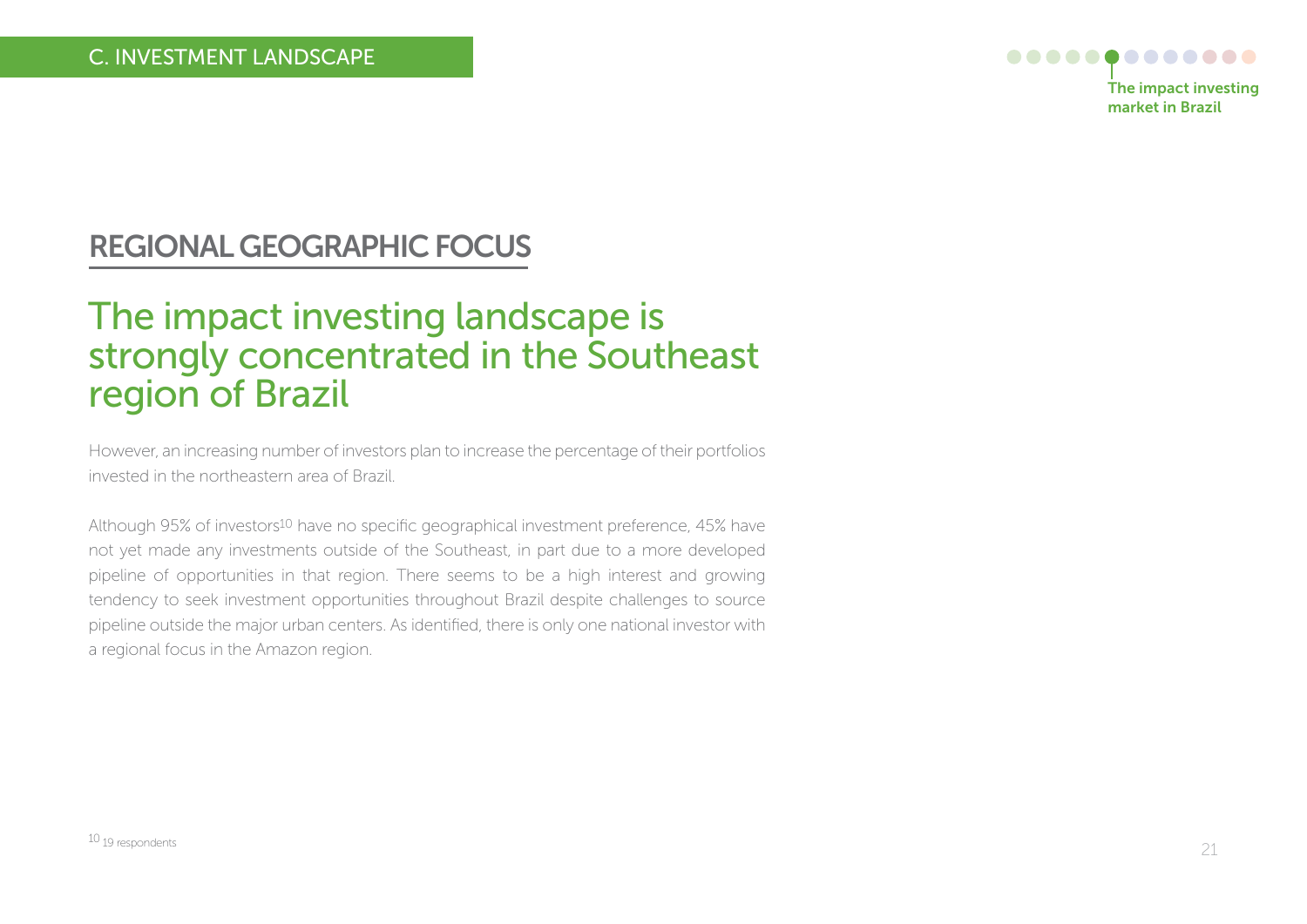

## INVESTMENT CRITERIA<sup>11</sup>

100% of the respondents reported that their investment decisions are guided first by impact, followed by management (60%) and financial sustainability (55%)

Social impact is the key investment criteria selected by all 19 investors surveyed, followed by management quality with 60%, financial sustainability with 55% and only 30% selected innovation. Innovation seems to be a particularly interesting choice for business accelerators but not for closed-end funds.

#### MAIN CRITERIAS CoNSIDERED IN INVESTMENT SELECTIoN



<sup>11</sup> The investment criteria emerged out of an open-ended question whereby investors listed different factors which are considered in an investment decision. Only criteria that were repeated by several investors are presented.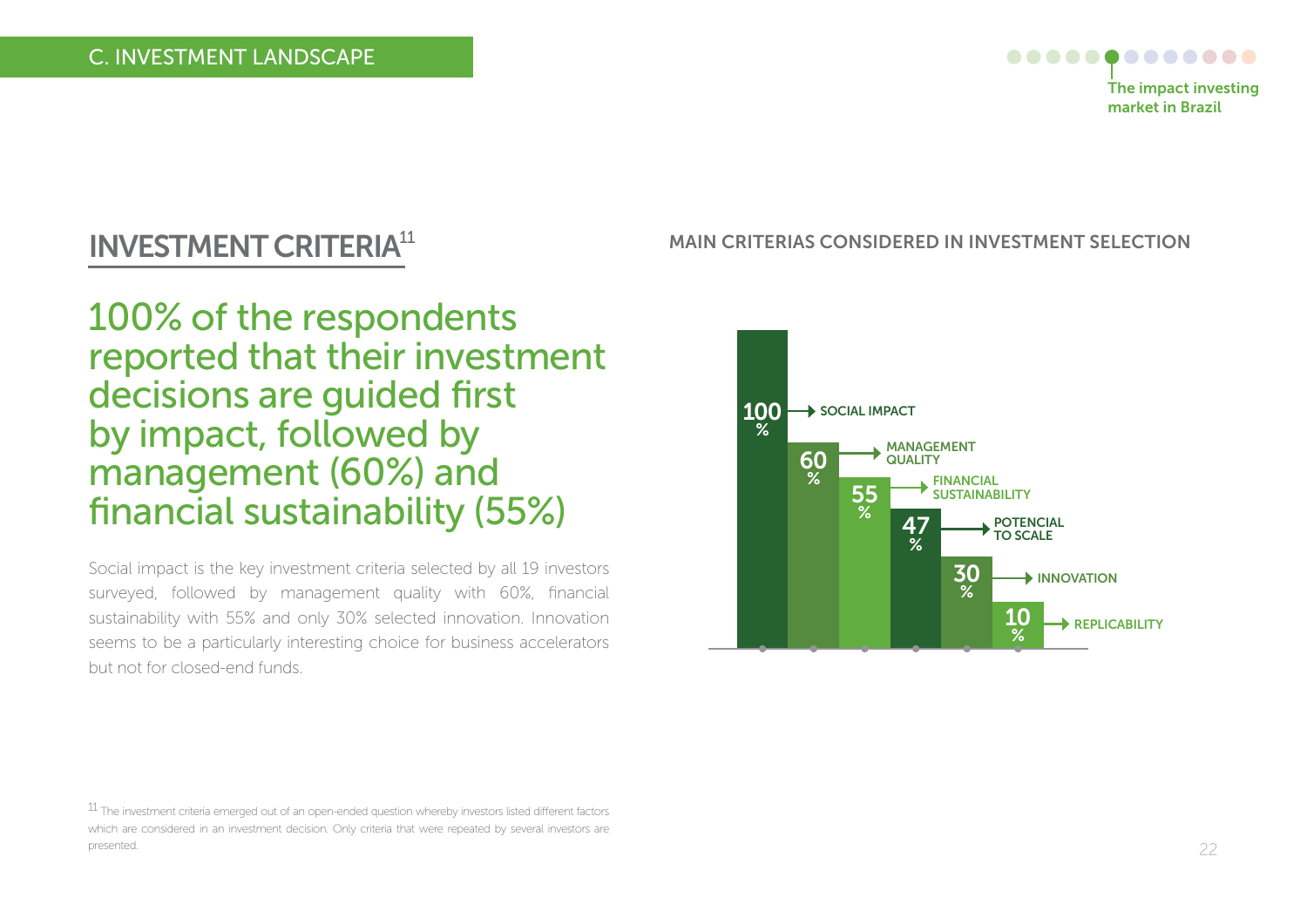

### ENTERPRISE DEVELoPMENT STAGE

Due to the lack of growthstage businesses<sup>12</sup>, early stage investments comprise 82% of all transactions closed by impact investors in Brazil

The evolution of the startup ecosystem over the next few years will ensure pipeline opportunities for later-stage investments. As shown in Figure 7, the majority of impact investors look for businesses in the early phase. Startups and late-growth businesses attract an equal number of investors. It is observed that the Brazilian entrepreneurial ecosystem is nascent with a limited number of investment opportunities in the late-growth stage. The positioning of individual investors according to segment focus and average investment ticket size is visualized in ANNEX A.

bUSINESS STAGE of INVESTMENTS



 $12$  Growth stage business is defined as a business with 3-5 years market experience, a proven business model that is scale ready.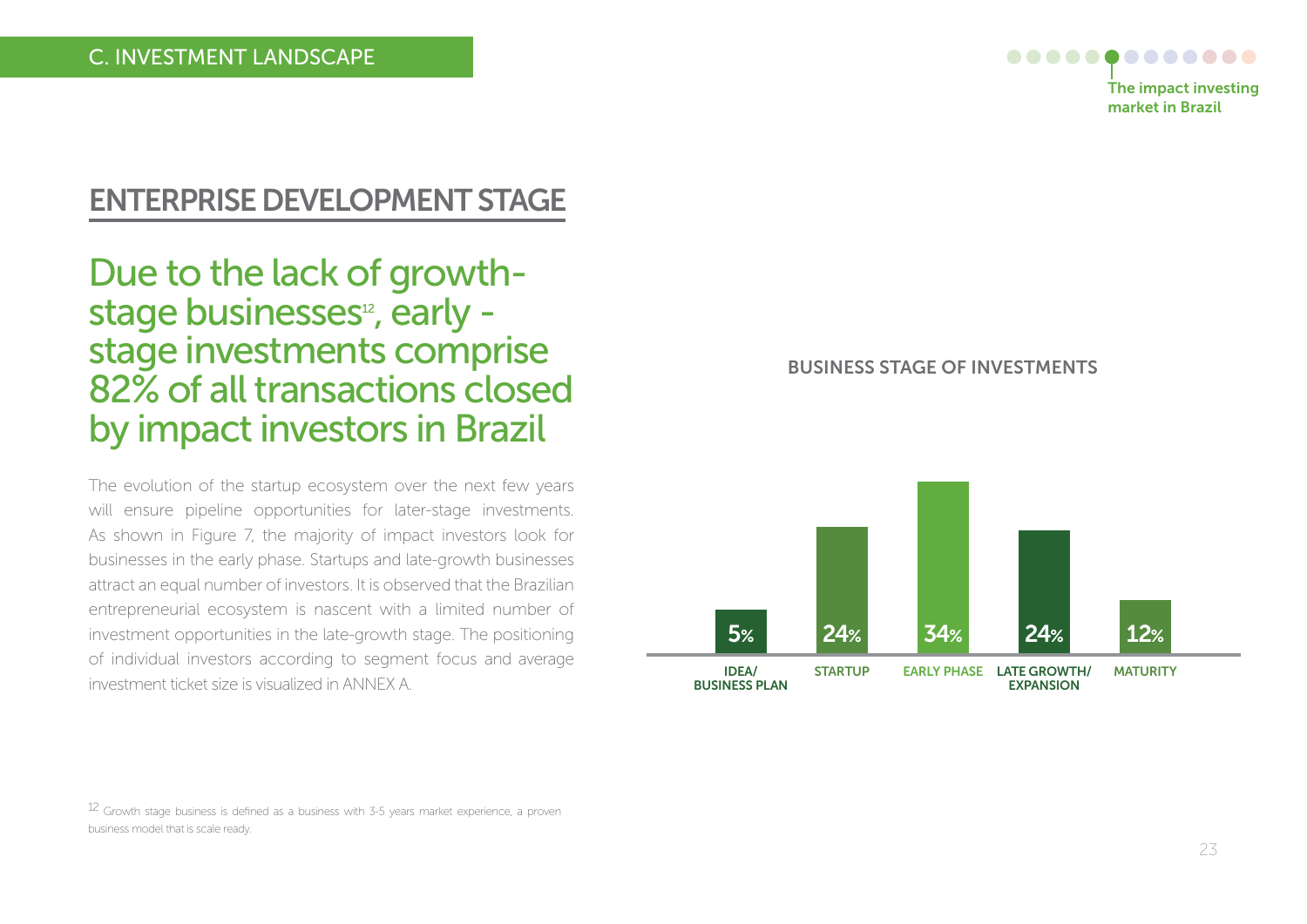

## fINANCIAL INSTRUMENT

Equity is the dominant investment vehicle utilized by 84% of the investors followed by convertible loan facilities utilized by 47% of investors (n=19)

Business accelerators use both convertible notes and equity. Openended investors, philanthropic investment firms and foundations also offer donations in addition to other financial instruments with the expectation of financial return.

#### INVESTMENT INSTRUMENTS

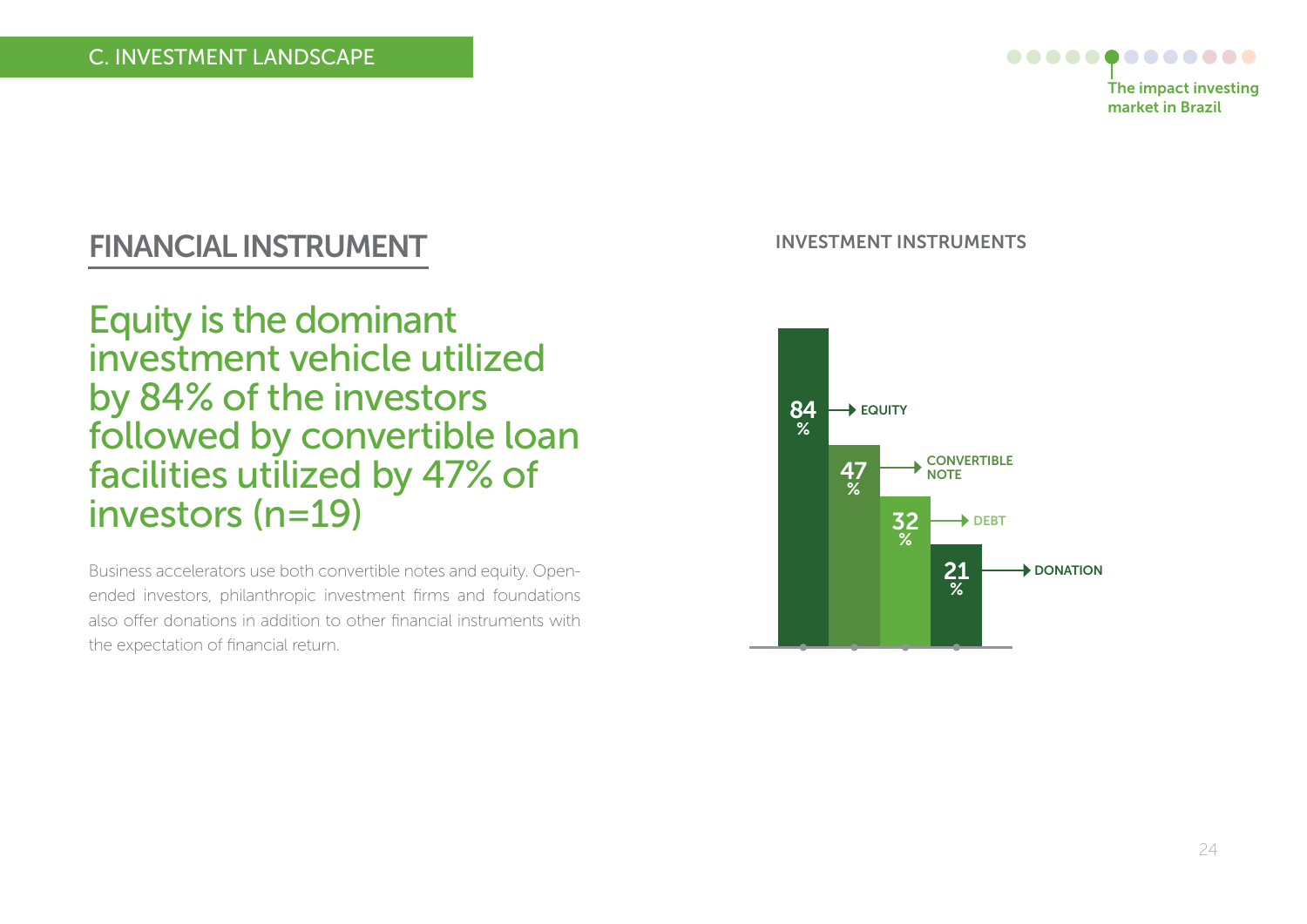

## IMPACT REPoRTING

## 75% of respondents reported that they use metrics to measure the social and/or environmental impact of their investments

Fifteen out of 20 respondent investors measure and report social impact regularly. Out of the five investors that do not measure impact, three are developing their own measuring system and two are not measuring social impact at all.

Today, only three investors use GIIRS or the IRIS taxonomy. Five investors have developed their own proprietary measuring system while others report social impact through periodic managerial reports, combining operational and social metrics.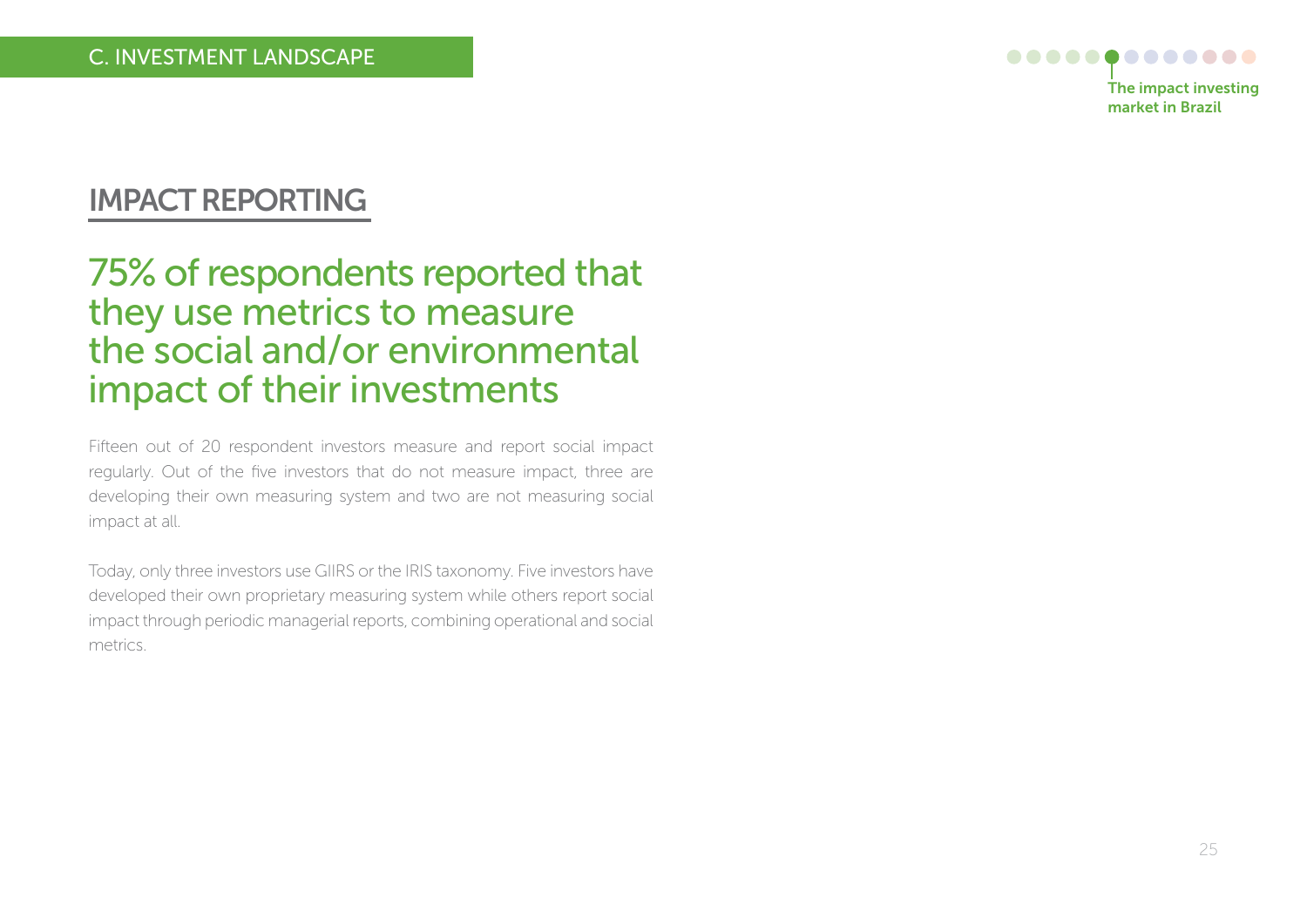

## fUTURE INVESTMENTS

## Financial inclusion, education and healthcare will continue to dominate the investment landscape in 2014

In total, 68 investments are forecasted for 2014<sup>13</sup>. This means that on average, most impact investors plan to invest in one to three impact businesses each. However, it should be noted that business accelerators have adopted a Silicon-Valley approach and invest in up to ten businesses per year.

In terms of sector focus, 89% of investors will continue to focus on financial inclusion, followed by 84% on education and 63% on health. Investors are less focused on Tourism, as illustrate in page 20.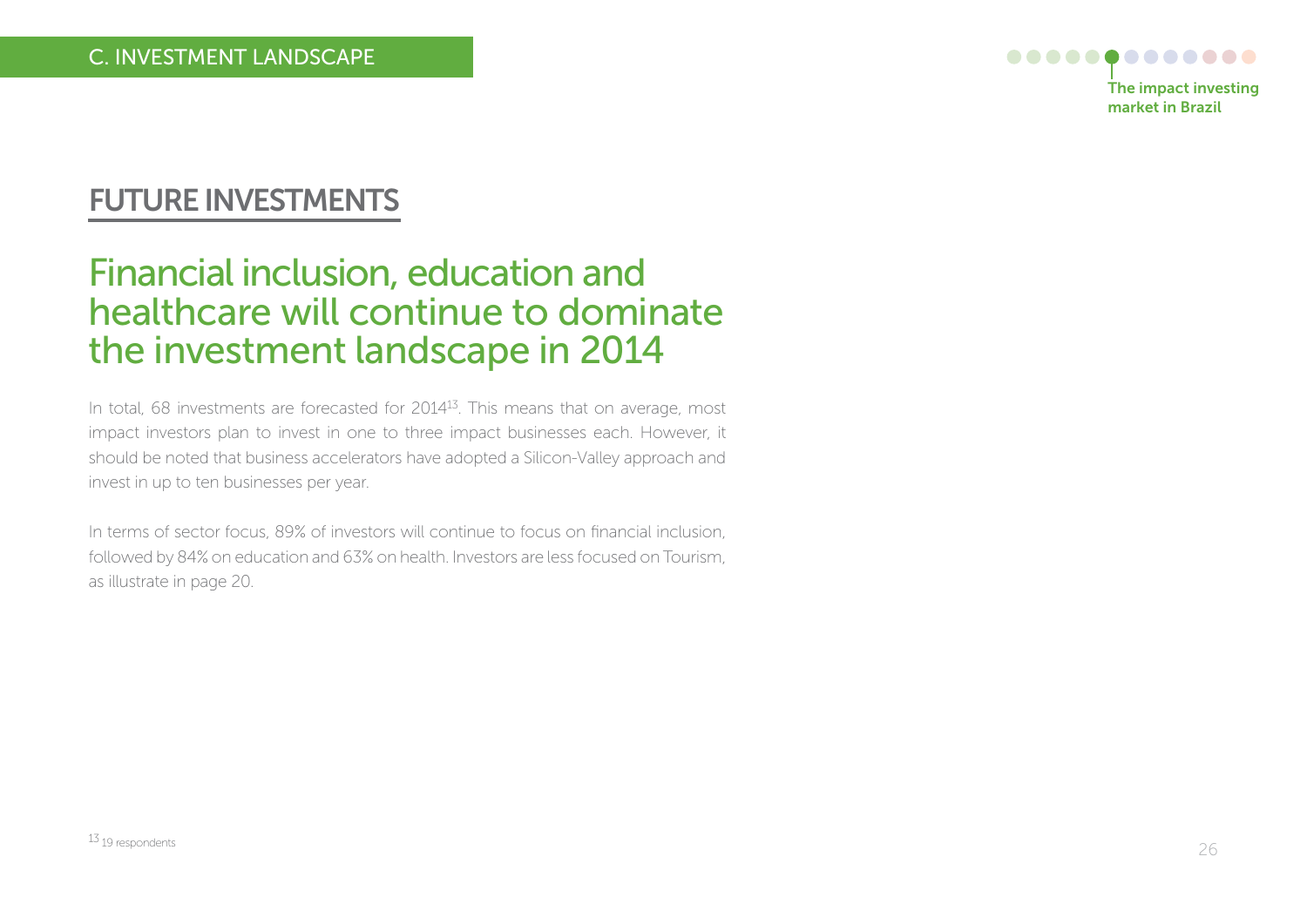### C. INVESTMENT LANDSCAPE

#### ............. The impact investing market in brazil

In Brazil, reflecting investors general preferences, investors have invested in multiple sectors, but as a reflection of the major focus sector, 19% invested in the education sector, followed by health with 11% and financial inclusion with 9%. Investments in culture, entrepreneurial ecosystems and some diversified projects were classified as "Others". None of the investors surveyed have invested in tourism, craftsmanship or capacity building yet.



#### CURRENT INVESTMENT foCUS IN bRAZIL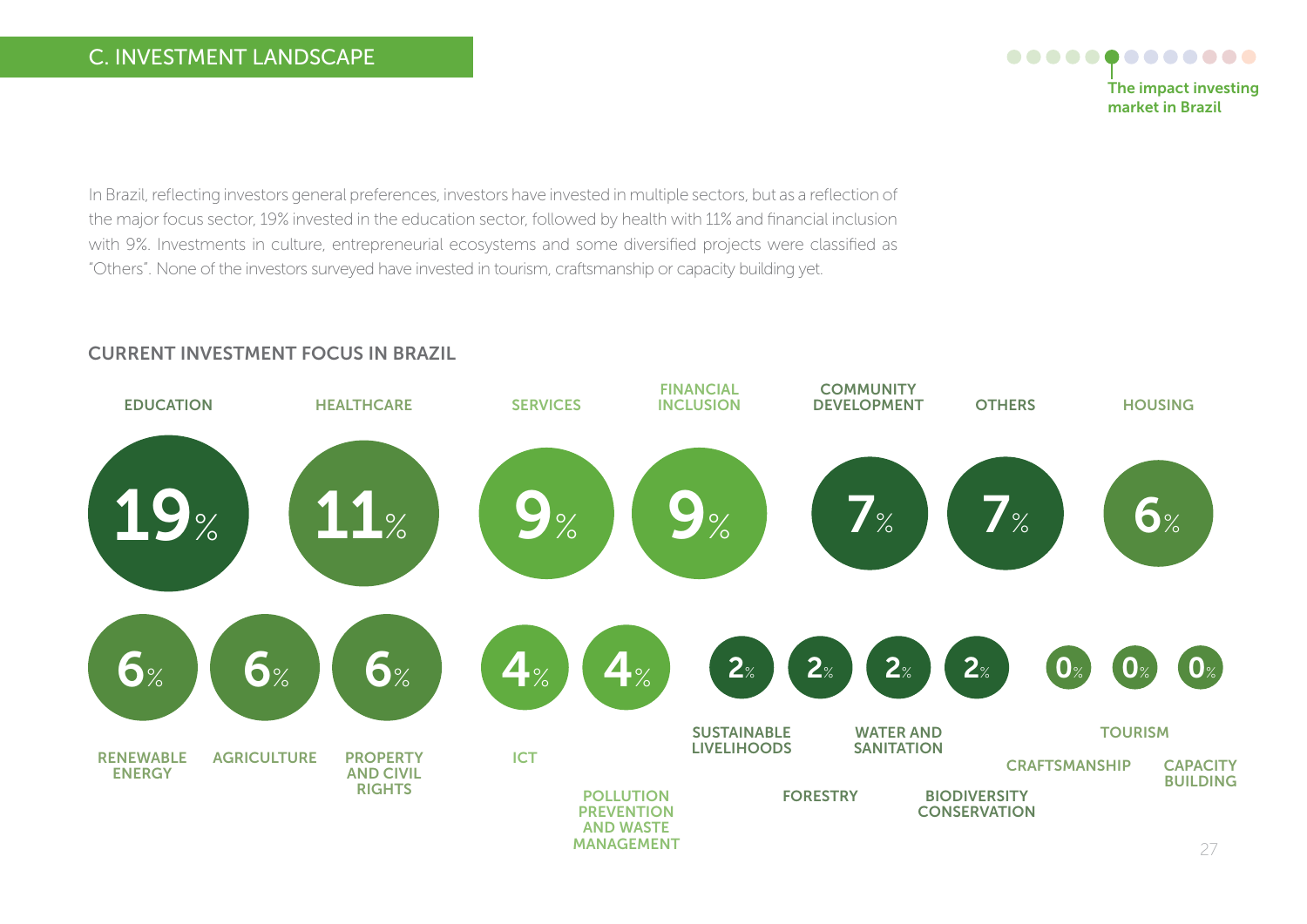

## TECHNICAL ASSISTANCE PRoVIDED

Impact investing often requires a true collaborative partnership where mentoring to senior management, strategic business consulting or specialized technical assistance is welcomed and valued

Thirteen investors offer intellectual capital in the form of strategic business consulting services. Mentoring and specialized technical assistance are offered by 10 out of the 20 investors already active in Brazil<sup>14</sup>. Fellowship programs, volunteers and other training programs are not common and are most commonly reported by larger international investors.

On-the-ground support seems also to be an effective way to mitigate risks in critical situations mainly for early stage companies. To leverage intellectual capital, investors spend time on the ground during the post-investment phase. In addition, difficulties with team management and financial reporting are the most common challenges mentioned.

#### TECHNICAL ASSISTANCE PRoVIDED To INVESTEE CoMPANIES



14 Intermediaries such as Ashoka, Avina and Endeavor that provide technical assistance or coaching programs have not mapped here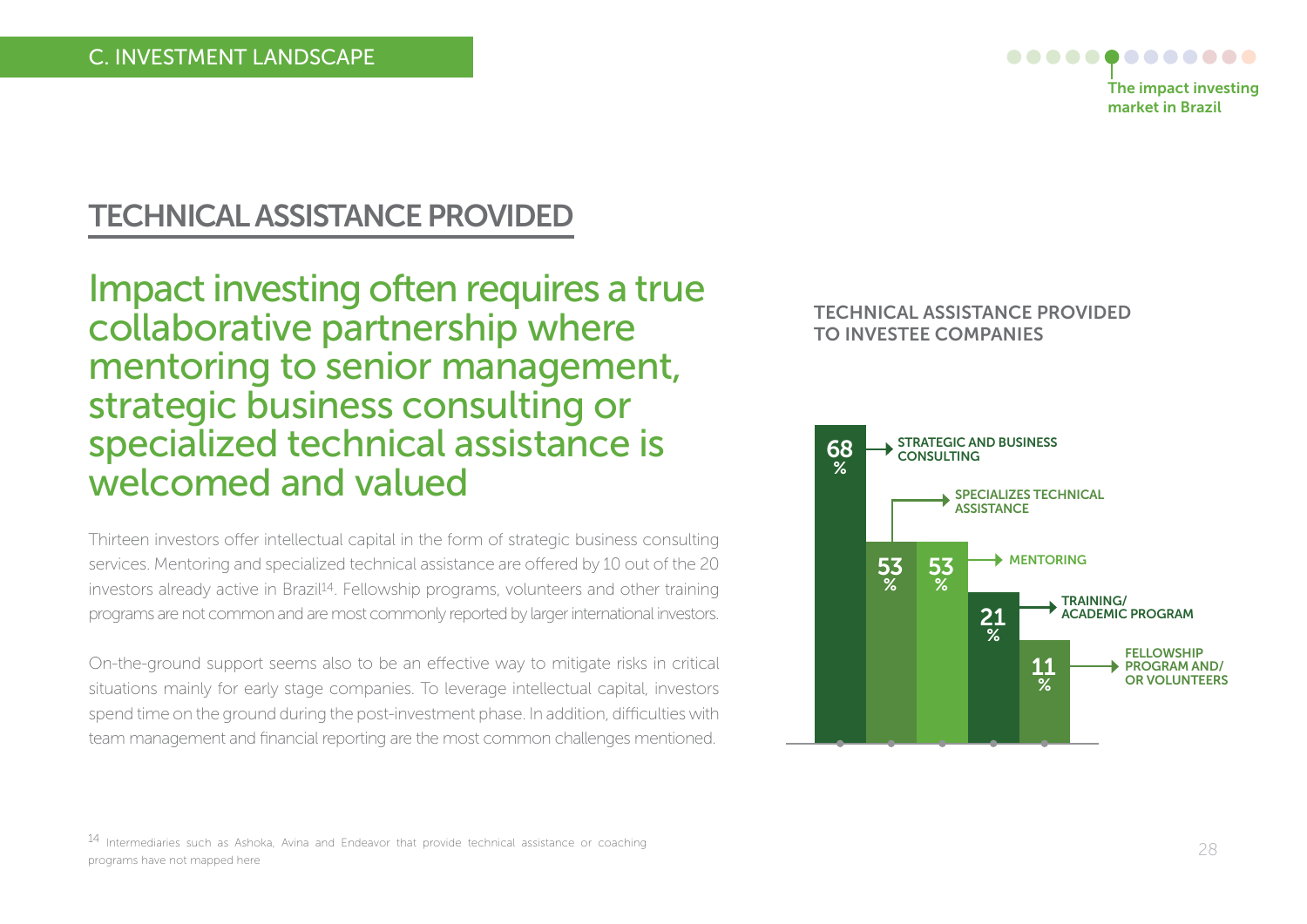# 8 The future of impact investing in Brazil 7 Main learnings: impact investing in Brazil today **9** Forecast scenario for the next five years 10 Limitations and recommendations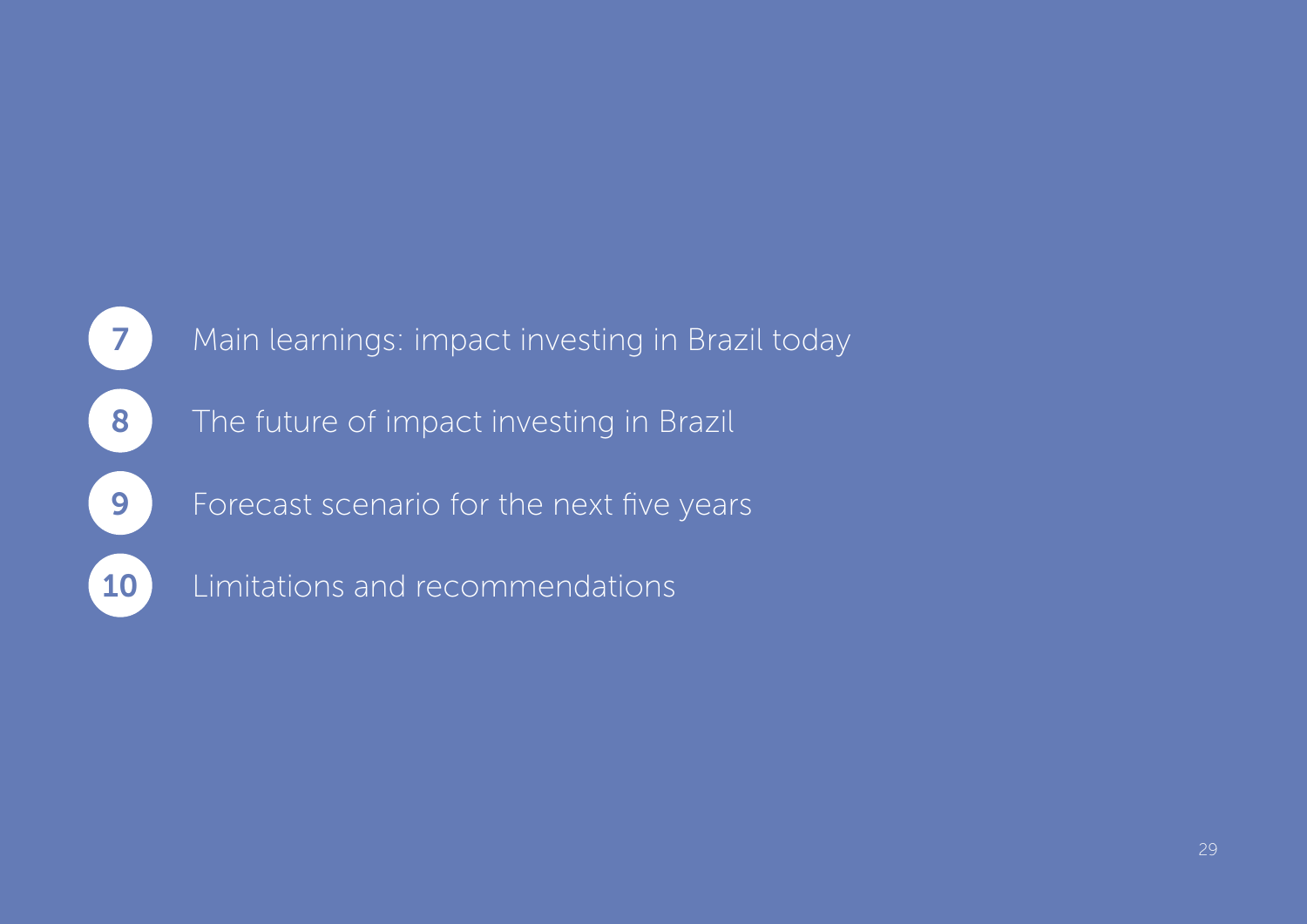## 7. Main learnings: impact investing in brazil today

The findings of this market study shed light on a nascent but rapidly evolving impact investing industry. A steep increase in the number of investors and committed capital, greater coordination among players, and a more professional work force active in the industry today have facilitated the development of the impact investing space.

A historic overview of the number of investors engaged in impact investing in Brazil illustrates the rapid pace of development of this industry. In 2009, six players were active in the landscape. By December 2013, 20 investors were actively looking for impact investment opportunities in Brazil. Growing investor interest is exemplified by international impact investors that recently started operations in Brazil, such as Bamboo Finance and Omidyar Network, multilateral organizations becoming active in the field (i.e. IFC, IDB) and an increasing number of High Net Worth Individuals active in philanthropy that have expressed interest in combining social mission with financial returns.

The Brazilian impact investing market remains modest in relation to other capital markets, such as the traditional PE/VC industry that currently manages approximately USD 44bn in assets15. The size of the national market (based on accounts of 8 out of 9 national investors) is estimated to be USD 177m in assets under management (AUM). This excludes assets managed by international investors. As discussed in the findings, 97% of these resources are managed by national closed-end funds.

This market study points to an incredibly diverse set of players. The heterogeneous landscape of impact investors includes business accelerators doing financial investments, family offices, open-ended or evergreen investors, closed-end funds, business incubators with financial investment, foundations, multilateral development banks and a philanthropic investment fund. These investors are characterized by different team sizes, investment focus and AUM. Most importantly, each investor brings a different experience as most national investors were established recently, there is a disparity between national and international investors in terms of track record. For the Brazilian impact investing ecosystem as a whole, this diversity is positive as it brings different types of expertise to the table. This has been praised by some stakeholders as one of the reasons why this has become a more collaborative industry for co-investment opportunities.

Main learnings

.............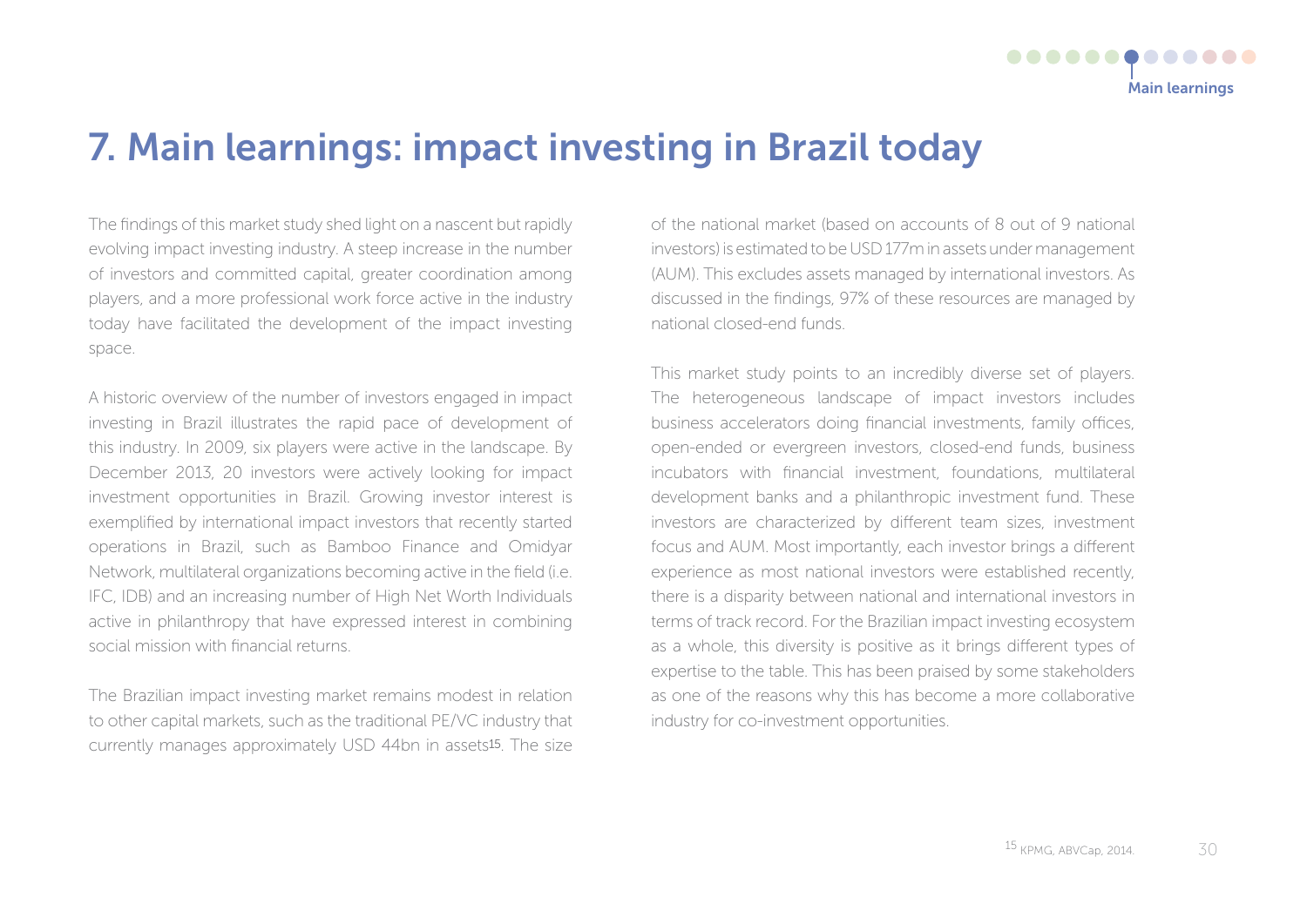

## 1. Investors bring a limited track record in Brazil

Despite the rapid growth of the number of players in recent years, the volume and number of transactions remains relatively low. Since 2003, only 68 transactions were completed in Brazil, representing USD 76.4m in allocated capital, reminding observers that impact investing is still a nascent industry. However, investors remain optimistic, declaring their intention to invest in 68 deals in 2014, allocating an estimated USD 89m to USD 127m to impact businesses this year .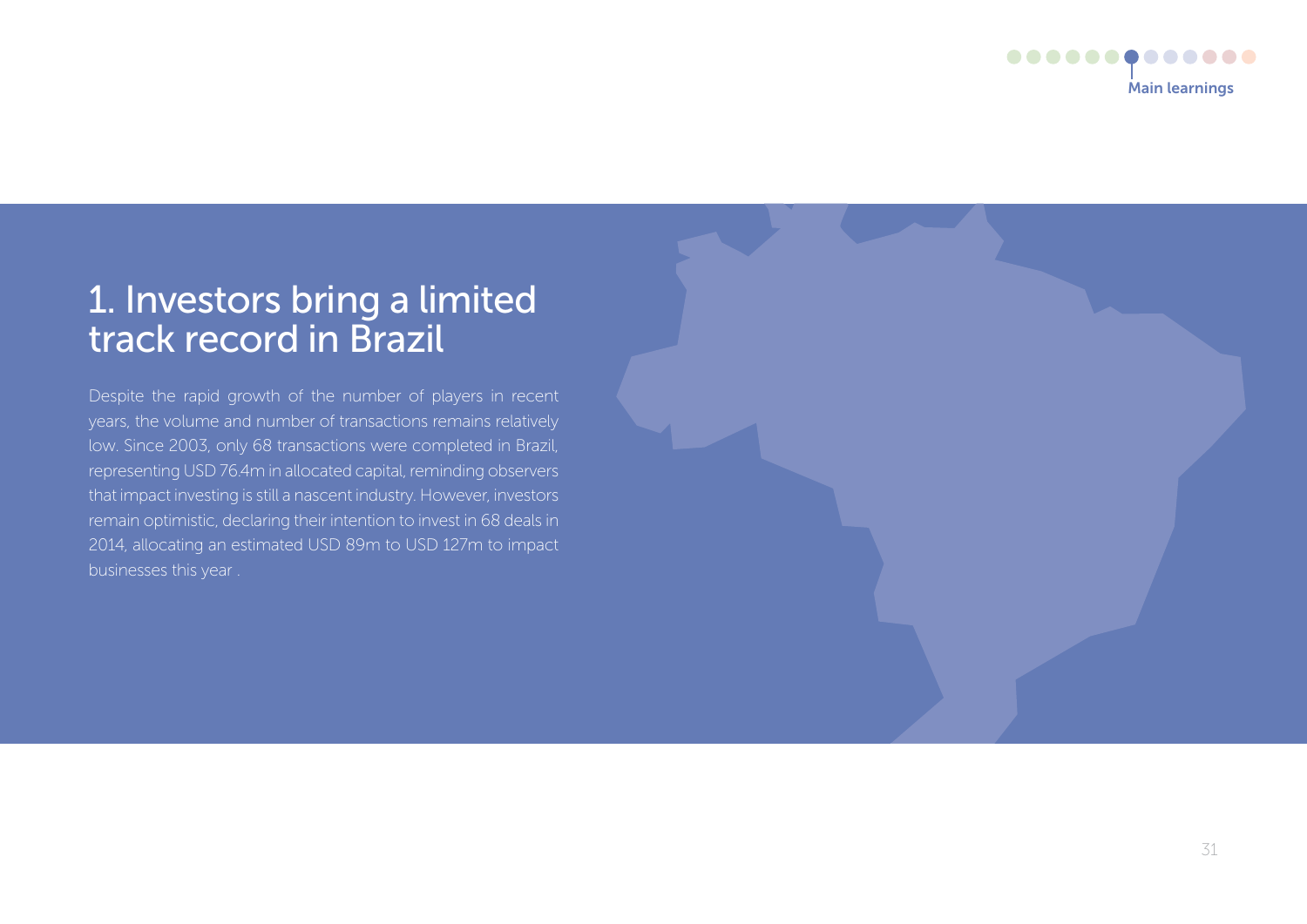

## 2. Investors see impact investing as an intermediate solution between philanthropy and venture capital

According to key stakeholders consulted, the origin of most impact investing capital is still strongly correlated with philanthropy. With impact investing seen by many investors as a solution between philanthropy and traditional VC, stakeholders observe that the concept of impact investing and its differentiation from philanthropy is still not clear to many investors. In practice, investors do not yet see impact investing as a portfolio diversification strategy and prefer to focus on the promise of social returns over financial ones.

Early adopters of the impact investing value proposition in Brazil are mainly wealthy individuals and families with a tradition of philanthropy. Many individual investors that choose to invest in impact investing are tired of the traditional way of doing philanthropy (lack of professionalism, absence of reporting, low growth and scale perspectives). This proposition is appealing particularly to younger generations and successful business executives looking for results-oriented impact models to support.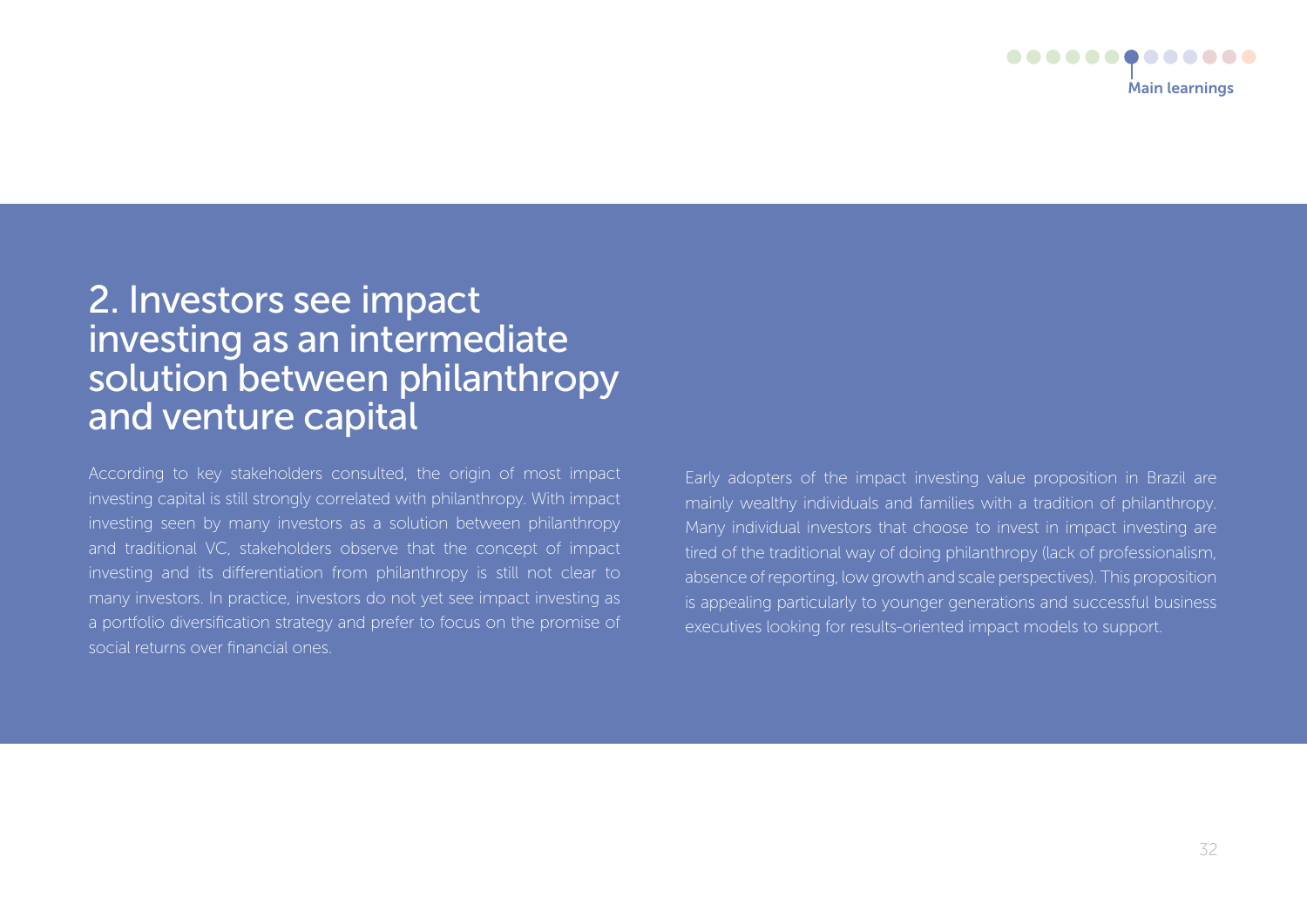

## 3. Investments are being made in a diverse set of enterprises that bring some positive impact to the community or the environment

The absence of a clear definition of an "impact business" means that investors are investing in a great variety of businesses that provide some sort of social and/or environmental impact. The idea of "social impact" generally focuses on organizations providing products and services for the Bottom of the Pyramid (BoP), poverty alleviation, or promoting measures that reduce poverty. Some investors are focusing more on potentially disruptive and innovative businesses catering to the general population, while others are focused more exclusively on businesses providing services to the BoP.

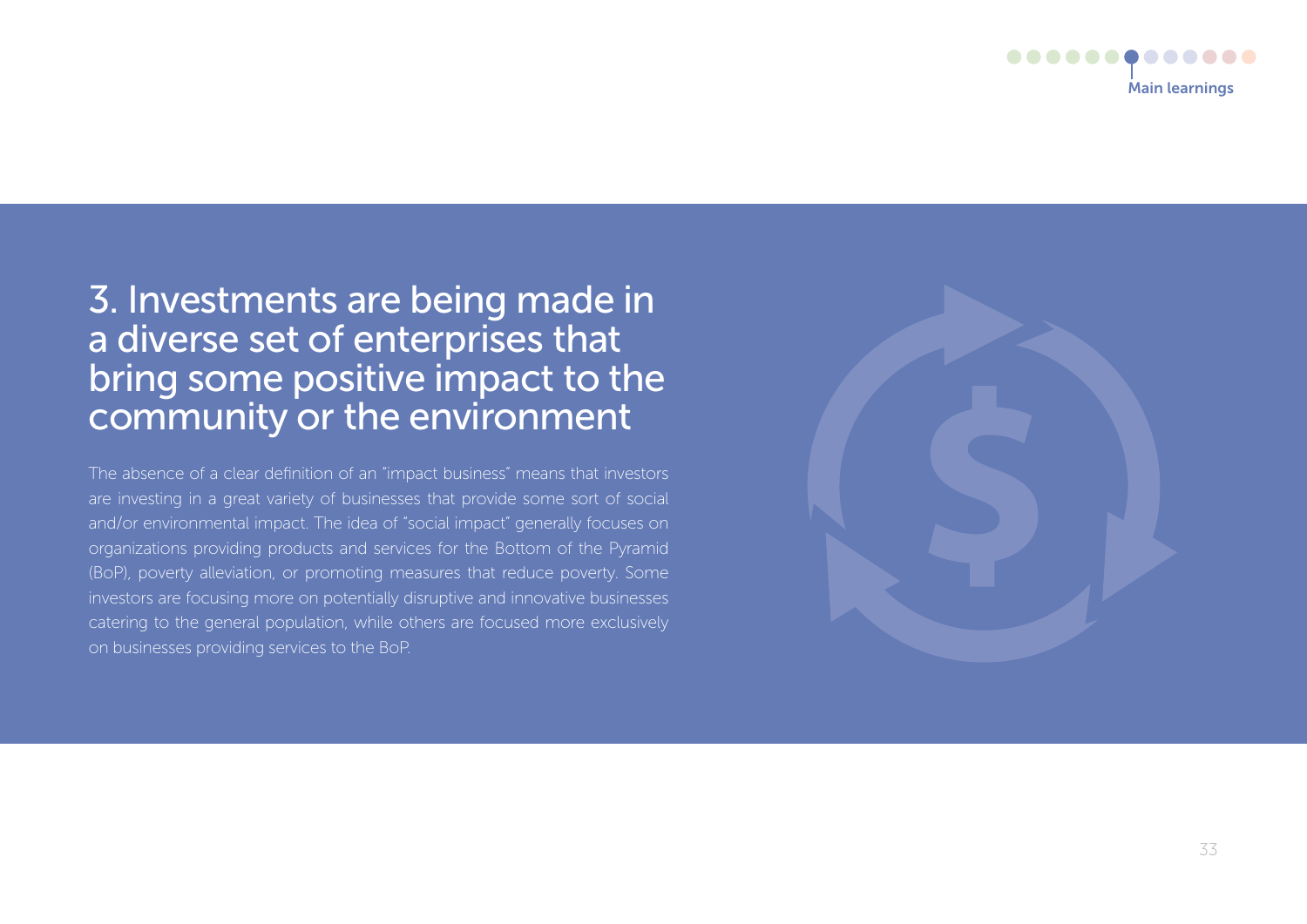

## 4. Brazil's continental scale presents a challenge to pipeline sourcing

Pipeline sourcing in Brazil remains a challenge, with investors having difficulty identifying potential investee companies that fulfill their investment criteria. Investments are allocated to a great variety of sectors, however, they are primarily concentrated in three areas: education, health and financial inclusion. Pipeline sourcing remains largely focused on a few states where entrepreneurship is more developed such as Sao Paulo, Rio de Janeiro, Minas Gerais. Frontier regions in the Northeast are starting to be explored, with a few accelerators establishing offices in this region.

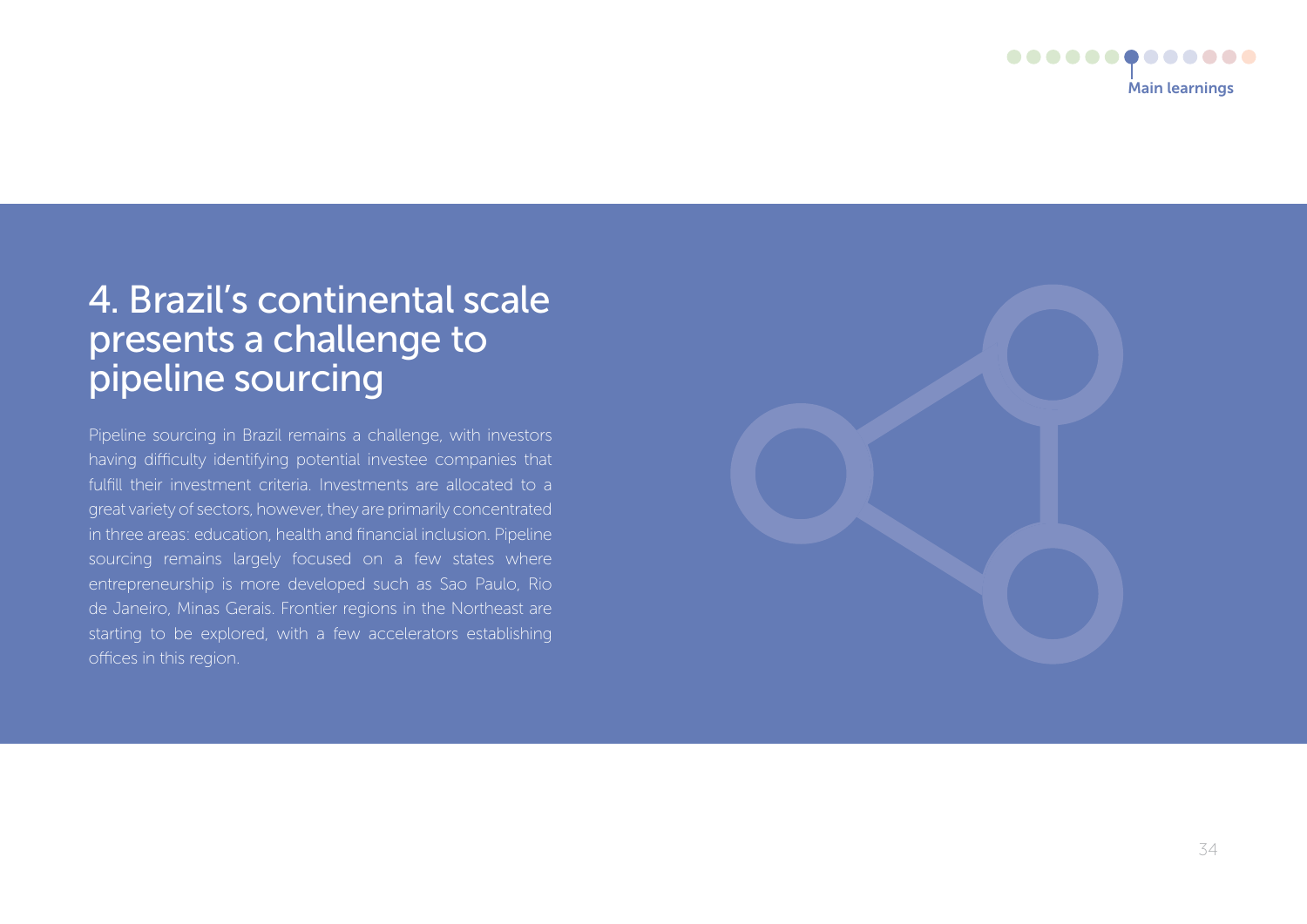

## 5. Access to seed funding is scarce

The majority of investors focus on companies in the early stage or expansion phase. Given these circumstances, access to seed capital is still difficult for entrepreneurs, with few players allocating capital to startups and to businesses in the idea and business plan phase. However, this gap in funding has been noted and at least two investors are developing debt or convertible note-like instruments for early stage enterprises by 2014. Access to seed capital is a key challenge to developing the social entrepreneurship environment and ensuring a growing pipeline of more mature businesses for investment.

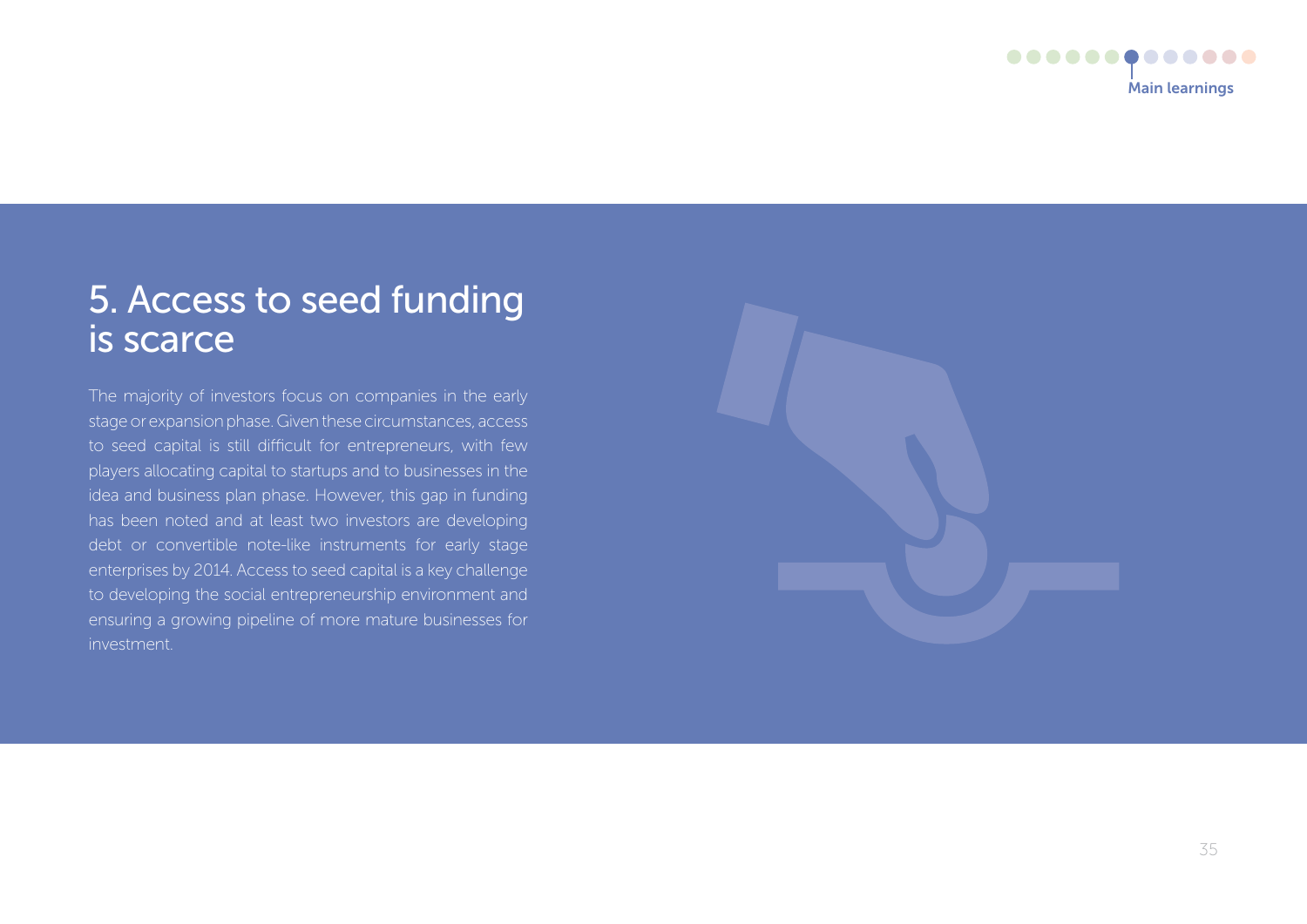

## 8. The future of impact investing in brazil

To better understand how this industry will continue to evolve, we asked key ecosystem stakeholders "where will the industry be five years from now"? The responses varied significantly, with some stakeholders demonstrating more optimism about the industry than others. Yet, there was a consensus that the industry will continue growing. The industry has been receiving considerable attention from potential investors and entrepreneurs, and if sufficient success cases are brought to the table within the next five years, the number of players is likely to increase, with capital coming from a wider range of sources. The following opportunities have been identified:

### Growth of Brazil's Bottom of the Pyramid (BoP) market

In the past decade, Brazil has experienced strong economic growth supported by income distribution, which has resulted in a surging middle class of 45 million people. Further, low-income consumers continue to demand products and services which are unmet by the public sector, such as education and healthcare. Improved efficiency, professionalism, and transparency of public administration are crucial preconditions to achieve sustainable development. The government has highlighted key priority areas for investment, which include education and health. Government adoption of innovative technologies and solutions offers an opportunity for social entrepreneurs to engage in these markets.

#### Increase in number of investors

Growing investor interest, both international and national, is a reason to be optimistic about this industry. The Brazilian landscape has experienced a rapid growth in the number of players since 2012. From 2014 and onwards, multiple players have shown interest in doing business in the country, including those focused on seed-stage funding where a funding gap has been identified.

### Mainstreaming

The government (i.e. National Bank for Social and Economic Development, BNDES) is demonstrating a growing interest in impact investing. More traditional investors are beginning to be interested both in the financial and social return on investments. In addition, impact investors has also noticed more engagement of local corporations and universities on the topic.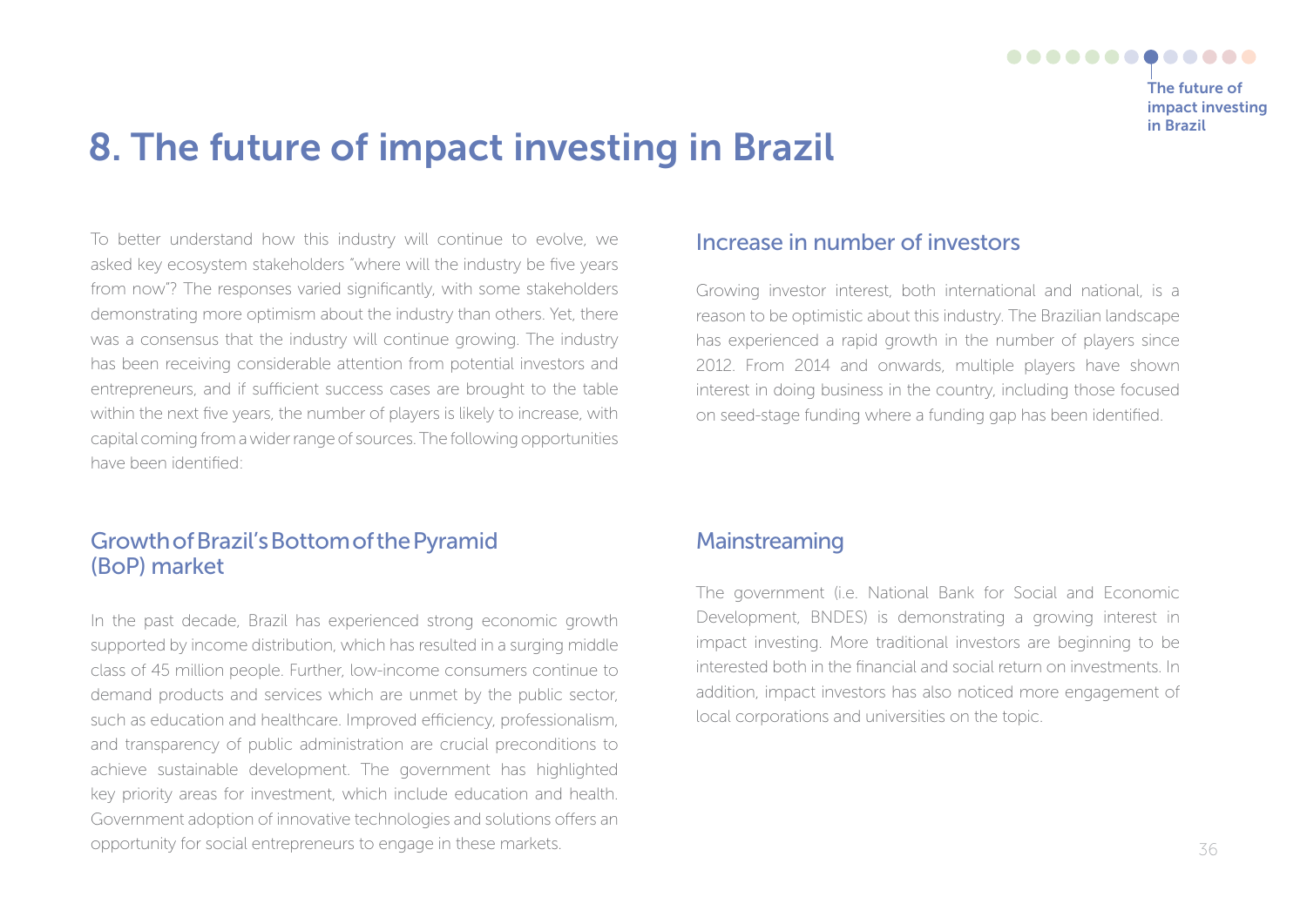#### ............. The future of impact investing in brazil

Booming entrepreneurship environment

A growing interest in social entrepreneurship has been identified. This involves both experienced and talented entrepreneurs looking to shift their career focus and a young generation increasingly interested in entrepreneurship overall. A growing number of university courses focused on social or impact businesses have also been contributing to this "critical mass" of potential entrepreneurs. The work of foundations investing in intermediaries to foster social entrepreneurship of social entrepreneurship is also contributing to this ecosystem.

In parallel, some stakeholders presented arguments that reveal a more cautious outlook for the future of the impact investing industry. These arguments are presented below:

#### 1. Social entrepreneurs are not ready for investment

Despite increasing interest in social entrepreneurship and the relative improvement in the quality of entrepreneurs, it is still difficult to find high-quality investment opportunities. A majority of entrepreneurs are not ready to receive investment. Many entrepreneurs fear dealing with debt-like transactions, which makes it difficult to invest in very early stage companies where the preferred financial instruments offered by investors are debt and convertible notes.

#### 2. Brazil still lacks great local success cases that can prove the impact investing thesis

Currently, the absence of success stories of impact businesses generating both financial returns to investors and significant social impact – that is, businesses that managed to achieve scale and provide an attractive exit to their investors – is challenging the evolution of this industry. Yet, stakeholders are optimistic that within five years there will be such examples in the market, thus attracting new investors and players to invest. Most importantly, such examples would prove that it is possible to unite financial and social returns in investments.

#### 3. Industry isolation

Stakeholders observed that the impact investing sector in Brazil acts in relative isolation from other markets (i.e. third sector and the traditional VC market). This isolation is fueled mainly by a tendency to use terms specific to the impact thesis rather than a reluctance to collaborate with other players. This is seen as a disadvantage as traditional VC players invest in quality businesses that also have impact on society.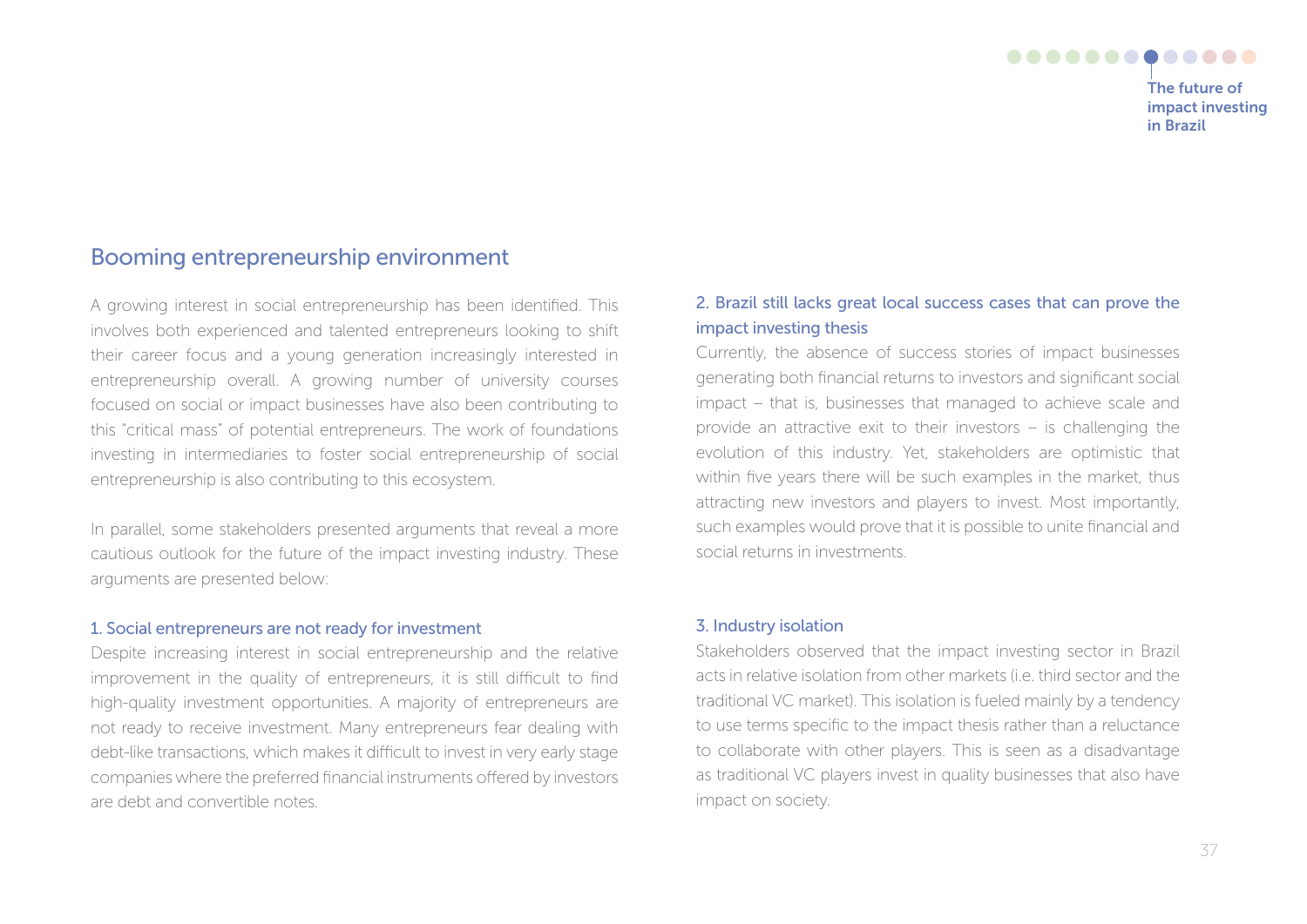

forecast scenario for the next five years

## 9. Forecast scenario for the next five years

Based on interviews with key stakeholders, we anticipate a steady but modest growth over the next five years with new players entering the market and an overall improvement of the business environment. A growing number of business accelerators and intellectual capital support initiatives can be observed and are responsible for the strengthening of the business environment. Furthermore, a number of key events and active investor networks and platforms facilitate broader coordination and transference of lessons learned among stakeholders.

The existence of success cases should attract a diverse range of investors and diversify the origin of capital impact investing will continue to be a portfolio option for long-term patient capital. Despite an observed increase in the quantity of pipeline for investment, identifying quality high-potential deals will continue to be as difficult as it is today.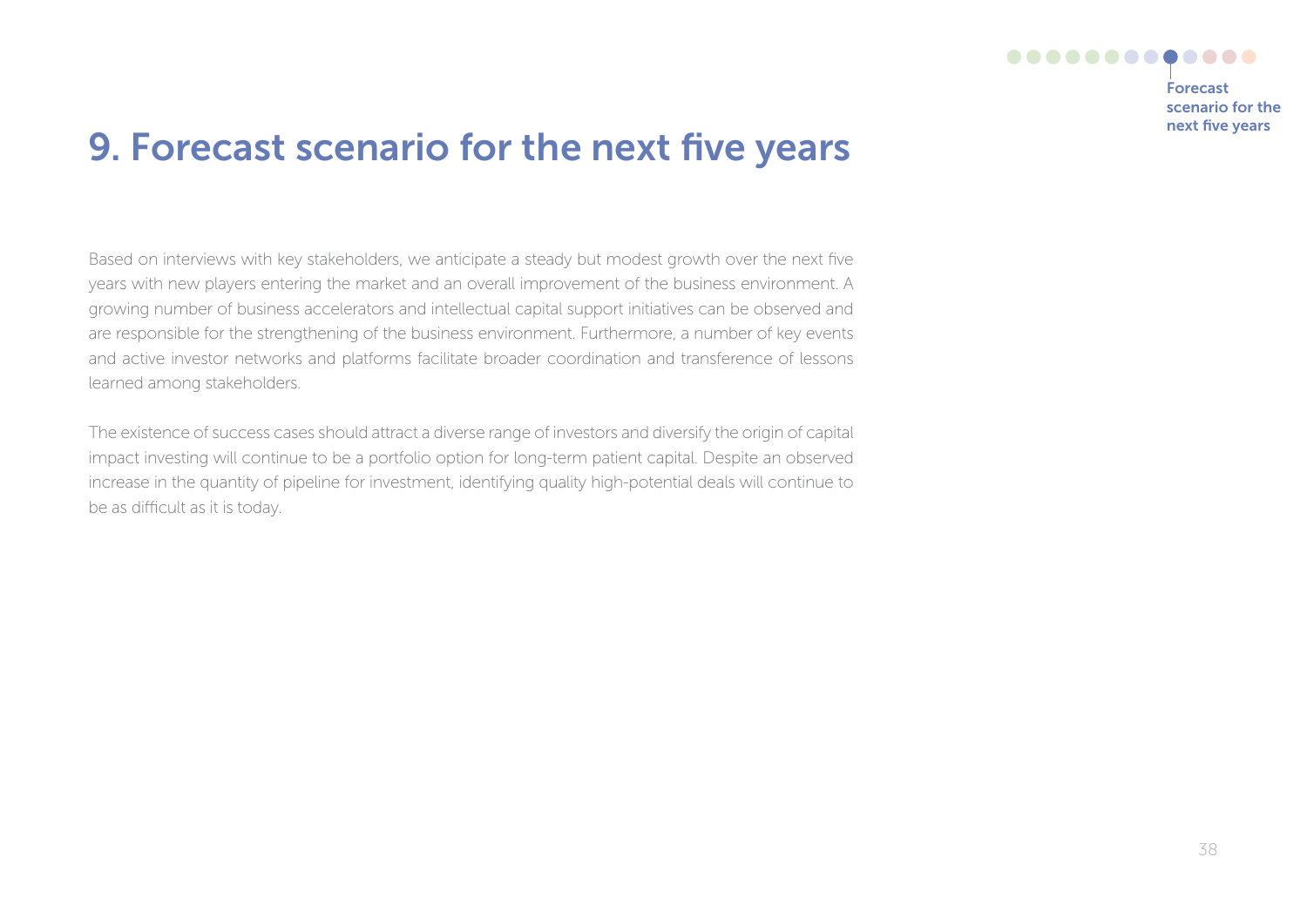

## 10. Limitations and Recommendations

This study is intended to be a first analysis on the impact investing ecosystem from the lens of capital supply. This market study has explored a relatively small number of topics and future mapping efforts could explore in-depth other aspects of impact investing, such as the following:

- Capital allocation according to type of business, financial instruments, enterprise development stage, sector and geography
- Detailed origin of capital
- Real versus expected financial returns
- Social return on investments
- Main challenges faced along the investment phase
- Attitudes of institutional investors towards impact investing

In addition to these, further efforts could be conducted to identify the social entrepreneurship landscape, accelerators, and other intermediaries in order to provide a more comprehensive view of the impact investing ecosystem.

We recommend that this database be updated regularly to accompany the development of the sector in Brazil and welcome initiatives to take this exercise to a deeper level of understanding of the impact investing ecosystem in Brazil.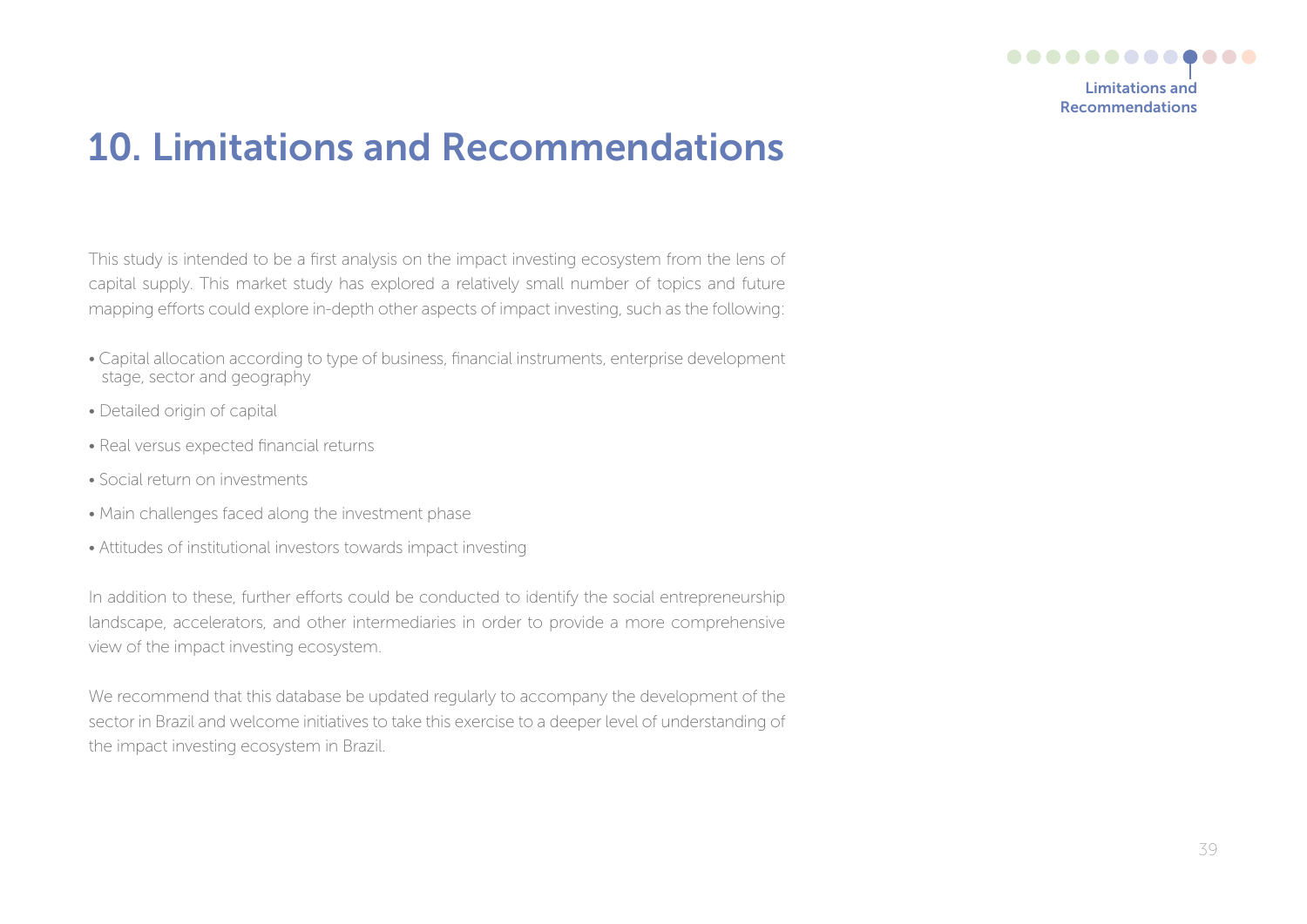## 11 Acknowledgments

12 Research team and contatc information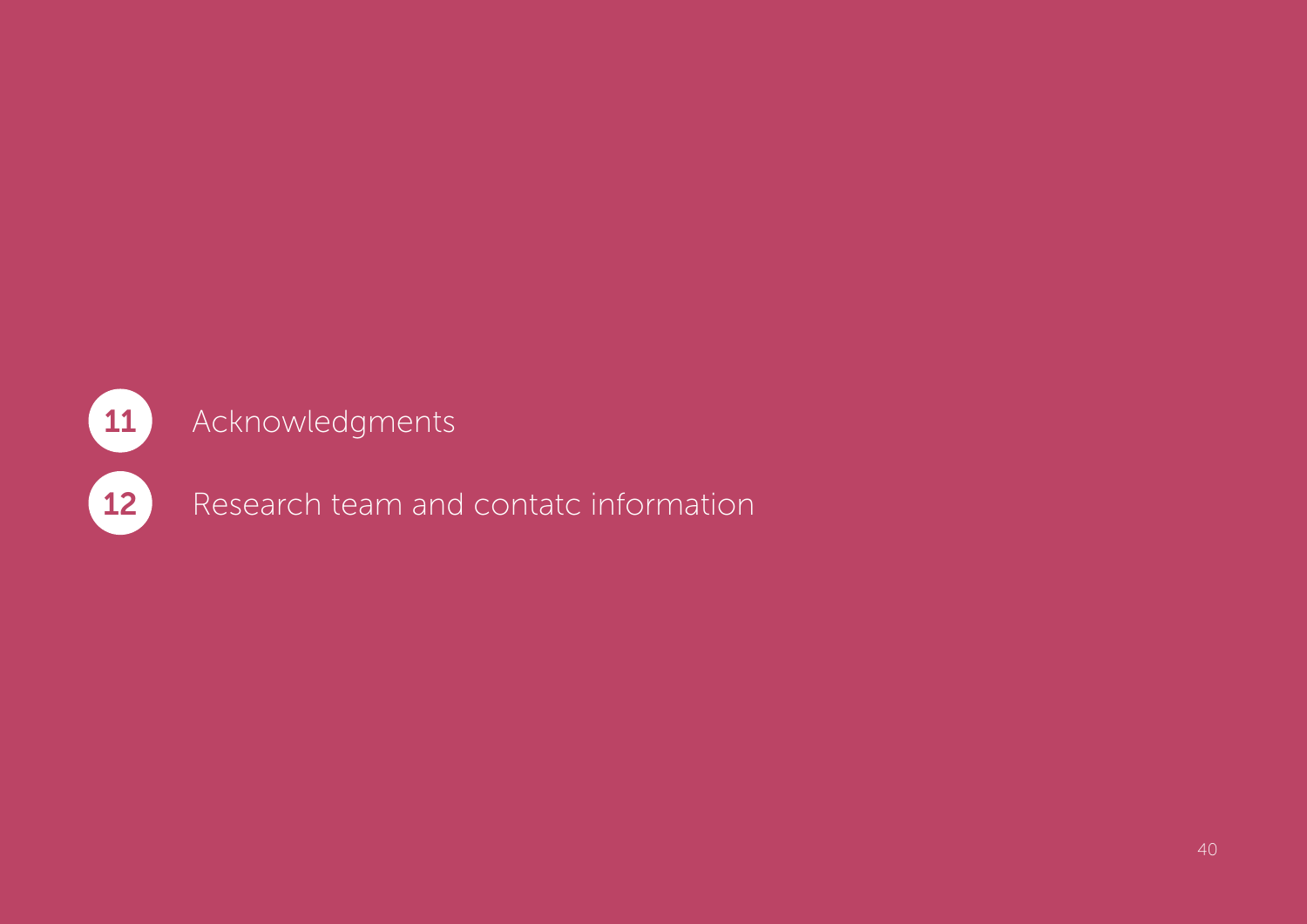

## 11. Acknowledgments

We thank all investors that have taken part in this market study.

Accion AMP ARTEMISIA Bamboo Finance Developing World Markets First Impact GAG Investimentos Grid Investments Opportunities for the Majority/IDB International Finance Corporation (IFC) Kaeté Investimentos LGT Venture Philantrophy Mov Investimentos Oiko Credit Omidyar Network Pipa SITAWI Finance for Good Village Capital Virtuose Vox Capital World Transforming Technologies (WTT) Yunus Social Business

In addition to them, we kindly thank the following stakeholders that have provided valuable inputs to this report.

Antônio Ermírio de Moraes Neto, Vox Capital Beto Scretas, ICE Carolina Aranha, Impactix Célia Cruz, ICE Daniel Izzo, Vox Capital Dhaval Chadha, Pipa Eduardo Grytz, Performa Investimentos / ABVCap Leonardo Letelier, SITAWI Marcela Zingerevitz, Mov Investimentos Renato Kyiama, ARTEMISIA Vivianne Naigeborin, Potencia Ventures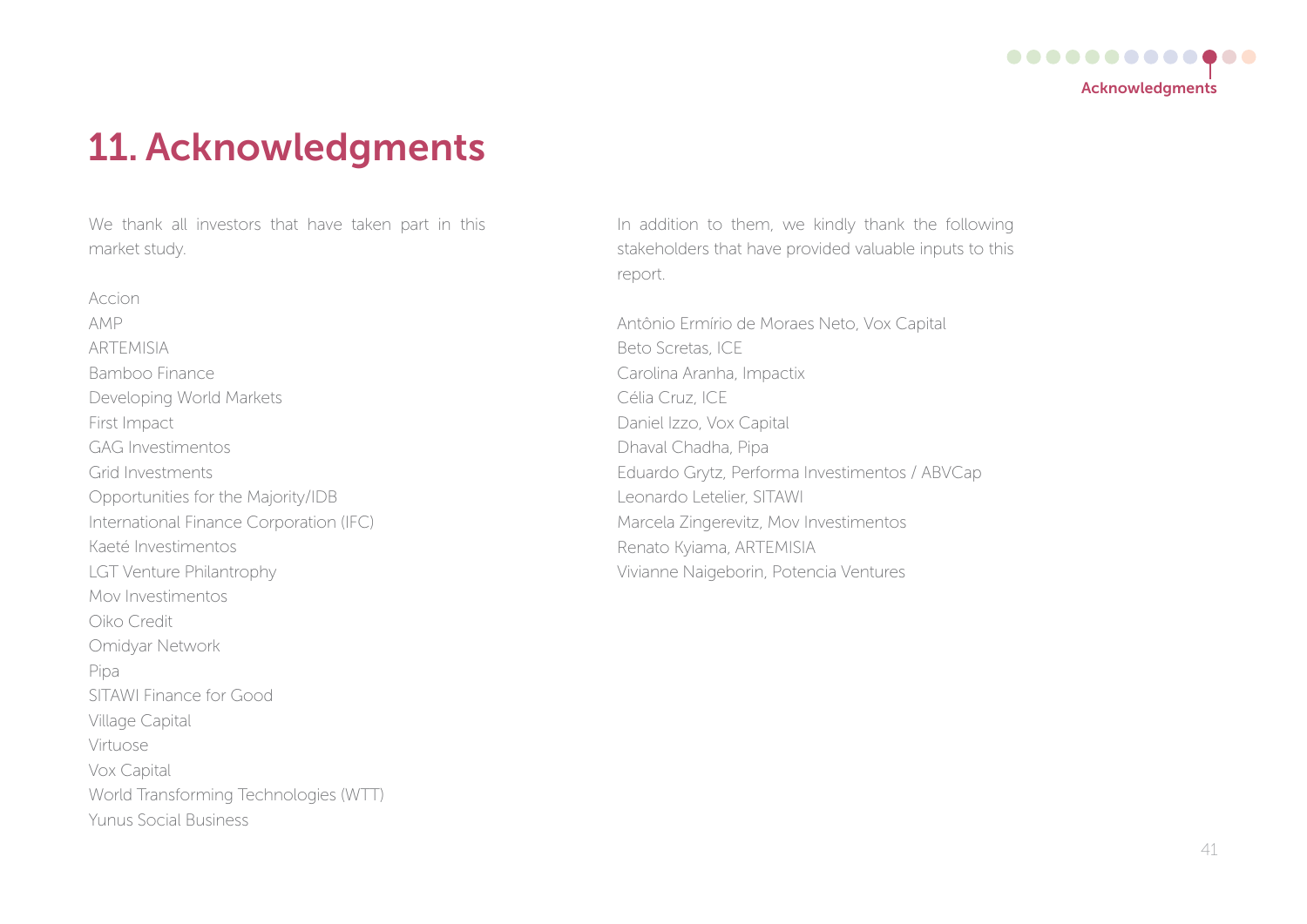

## 12. Research team and contact

Andrea Piazza Frederic Kuonen, University of St. Gallen Gustavo Alves Johannes Boch, University of St. Gallen Juan Carlos Moreno, LGT Venture Philanthropy Rebeca Rocha, Aspen Network of Development Entrepreneurs

Contact information for inquiries and comments Rebeca Rocha: rebeca.rocha@aspeninst.org Juan Carlos Moreno: juancarlos.moreno@lgtvp.com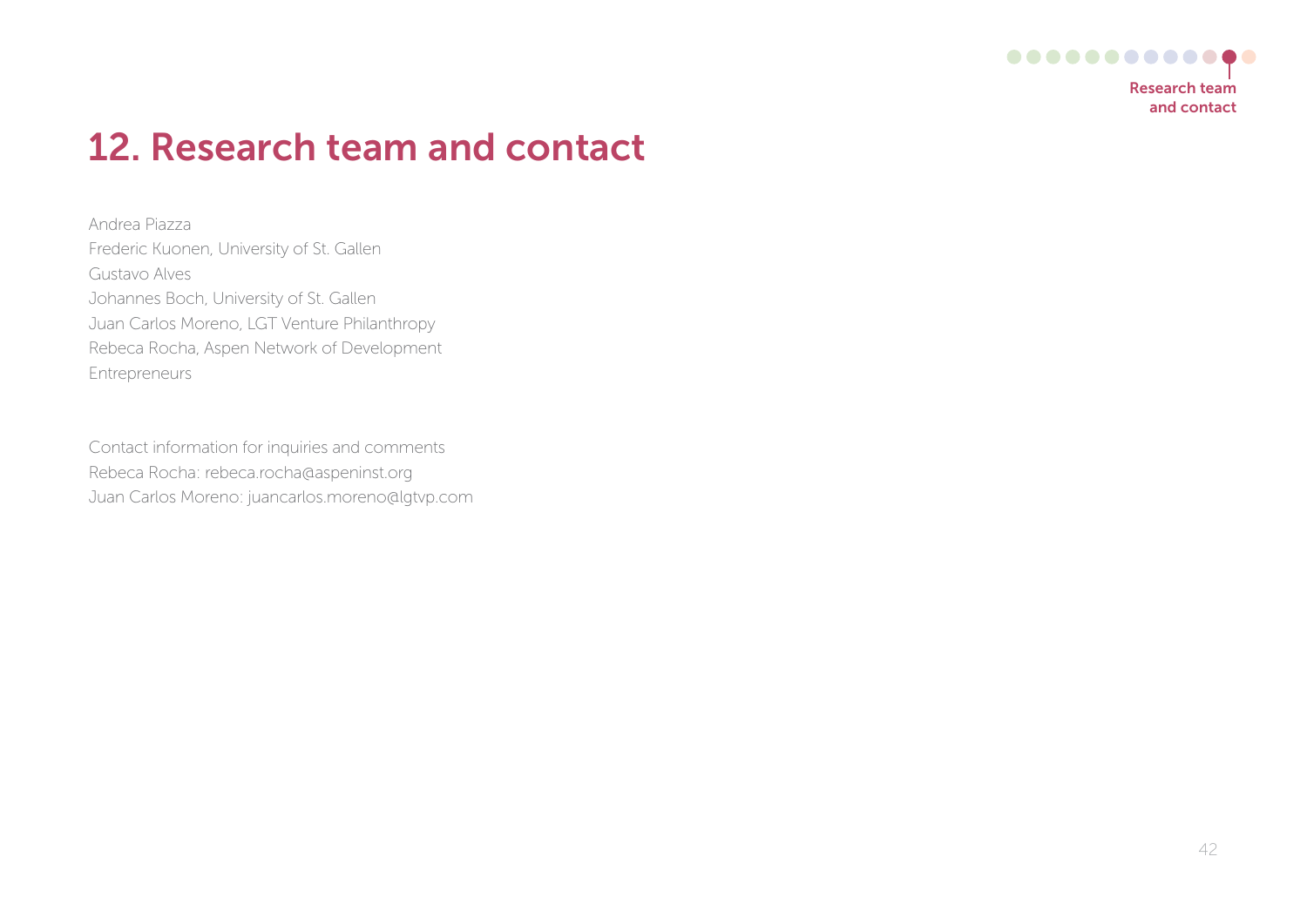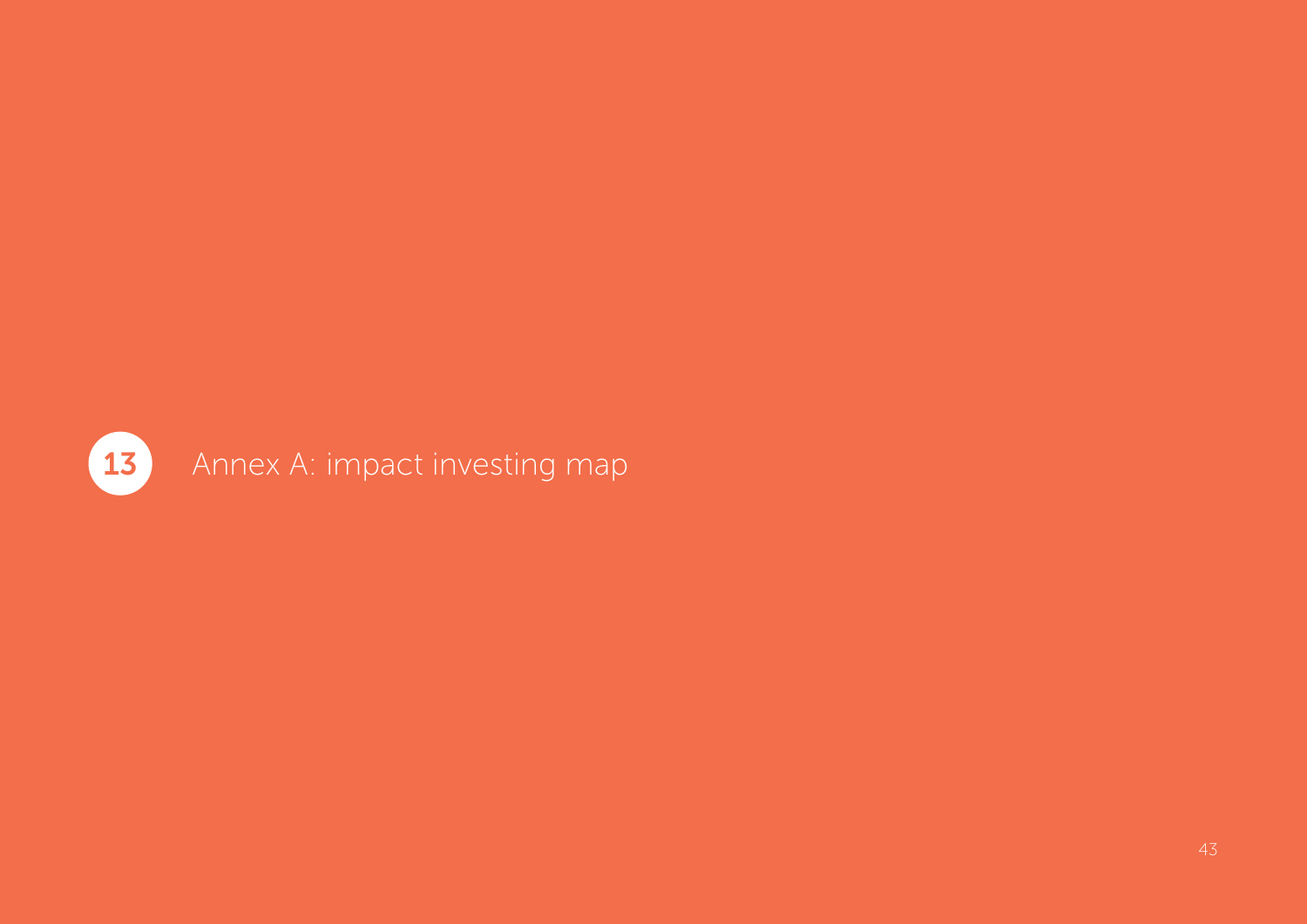#### **IMPACT INVESTING IN BRAZIL: MAP • April 2014 April 2014**

| <b>ENTERPRISE DEVELOPMENT STAGE</b>                                   |                                                                                                                                                             | <b>IDEA/BUSINESS PLAN</b> |        |      |              | <b>STARTUP</b>                                                                                      |     | <b>EARLY PHASE</b> |                                                                                                                                            | <b>EXPANSION</b>                                                                                      |                                                                         | <b>MATURITY</b>                                                                                                                                          |        |    |
|-----------------------------------------------------------------------|-------------------------------------------------------------------------------------------------------------------------------------------------------------|---------------------------|--------|------|--------------|-----------------------------------------------------------------------------------------------------|-----|--------------------|--------------------------------------------------------------------------------------------------------------------------------------------|-------------------------------------------------------------------------------------------------------|-------------------------------------------------------------------------|----------------------------------------------------------------------------------------------------------------------------------------------------------|--------|----|
| Investment Ticket Size (USD '000)<br>*Conversion rate = $R\hat{S}240$ |                                                                                                                                                             | $\mathbf{0}$              | 25     | 50   | 100          | 200                                                                                                 | 300 | 500                | 1.000                                                                                                                                      | 2.000                                                                                                 |                                                                         | 5.000                                                                                                                                                    | 10.000 |    |
| <b>ARTEMISIA</b>                                                      | Artemisia<br>Active in Brazil since 2013<br>1 impact investment in Brazil<br>Domicile country: Brazil                                                       | Щ                         | 日ごも色   |      |              |                                                                                                     |     |                    |                                                                                                                                            |                                                                                                       |                                                                         |                                                                                                                                                          |        |    |
| <b>देहैं VillageCapital</b>                                           | Village Capital<br>Active in Brazil since 2011<br>0 impact investments in Brazil<br>Domicile country: USA                                                   |                           |        |      | डँ⊭          |                                                                                                     |     |                    |                                                                                                                                            |                                                                                                       |                                                                         |                                                                                                                                                          |        |    |
| GAG<br><b><i><u><u><b>A</b></u></u></i></b>                           | <b>GAG Investments</b><br>Active in Brazil since 2013<br>2 impact investments in Brazil<br>Domicile country: Brazil                                         |                           | $\Box$ | 8十色  |              |                                                                                                     |     |                    |                                                                                                                                            |                                                                                                       |                                                                         |                                                                                                                                                          |        |    |
| pipa                                                                  | Pipa<br>Active in Brazil since 2013<br>0 impact investments in Brazil<br>Domicile country: Brazil                                                           |                           |        | Ⅲる+? |              |                                                                                                     |     |                    |                                                                                                                                            |                                                                                                       |                                                                         |                                                                                                                                                          |        |    |
| <b>ACCION</b>                                                         | Accion International Venture Lab<br>Active in Brazil since 2014<br>0 impact investments in Brazil<br>Domicile country: USA                                  |                           |        |      |              | Š                                                                                                   |     |                    |                                                                                                                                            |                                                                                                       |                                                                         |                                                                                                                                                          |        |    |
| <b>ETTI GRID</b>                                                      | Grid Investments<br>Active in Brazil since 2012<br>0 impact investments in Brazil<br>Domicile country: Brazil                                               |                           |        |      |              | Ⅲるケ鈴+                                                                                               |     |                    |                                                                                                                                            |                                                                                                       |                                                                         |                                                                                                                                                          |        |    |
| $\sum_{N=1}^{N}$                                                      | World Transforming Technologies<br>Active in Brazil since 2013<br>1 impact investment in Brazil<br>Domicile country: Panama ★                               |                           |        |      |              | ♦▲⊁▶۞                                                                                               |     |                    |                                                                                                                                            |                                                                                                       |                                                                         |                                                                                                                                                          |        |    |
| CAPITAL<br>VOX                                                        | Vox Capital<br>Active in Brazil since 2009<br>12 impact investments in Brazil<br>Domicile country: Brazil                                                   |                           | Щ      | さ十 色 |              |                                                                                                     |     |                    | Ⅲ る+色                                                                                                                                      |                                                                                                       |                                                                         |                                                                                                                                                          |        |    |
| <b>investimentos</b>                                                  | MOV Investimentos<br>Active in Brazil since 2008<br>5 impact investments in Brazil<br>Domicile country: Brazil                                              |                           |        |      |              |                                                                                                     |     |                    |                                                                                                                                            | $\mathbf{A}^{\mathcal{R}}$ . $\square$ $\mathcal{L}$ as $\blacktriangleright$ $\square$ $\mathcal{R}$ |                                                                         |                                                                                                                                                          |        |    |
| KKAETÉ                                                                | Kaeté Investimentos<br>Active in Brazil since 2013<br>1 impact investment in Brazil<br>Domicile country: Brazil                                             |                           |        |      |              |                                                                                                     |     |                    |                                                                                                                                            |                                                                                                       |                                                                         | 小个名人的命子                                                                                                                                                  |        |    |
|                                                                       |                                                                                                                                                             |                           |        |      |              |                                                                                                     |     |                    |                                                                                                                                            |                                                                                                       |                                                                         |                                                                                                                                                          |        |    |
| <b>LEGEND</b>                                                         | Debt<br>FINANCIAL<br>INSTRUMENTS<br>Equity<br>Donation<br>With preview to start<br>investments in 2014<br>International organizations with office in Brazil |                           |        |      | SECTOR FOCUS | Ů<br>Agriculture<br>Renewable energy<br>Education<br>儋<br>Housing<br>Health<br>Water and sanitation |     | Z                  | Financial inclusion<br>Technical assistance services<br>Community development<br>Artisanal<br>Forestry<br><b>Biodiversity conservation</b> |                                                                                                       | ł<br>$\frac{1}{\sqrt{2}}$<br><b>CA</b><br>භි<br>$\overline{\mathbf{r}}$ | ICT<br>Sustainable livelihoods<br>Capacity building<br>Polluion prevention and<br>waste management<br>Tourism<br>Sustainability softwares<br>All sectors |        | 44 |

INVESTMENTS WITH EXPECTATION OF FINANCIAL RETURN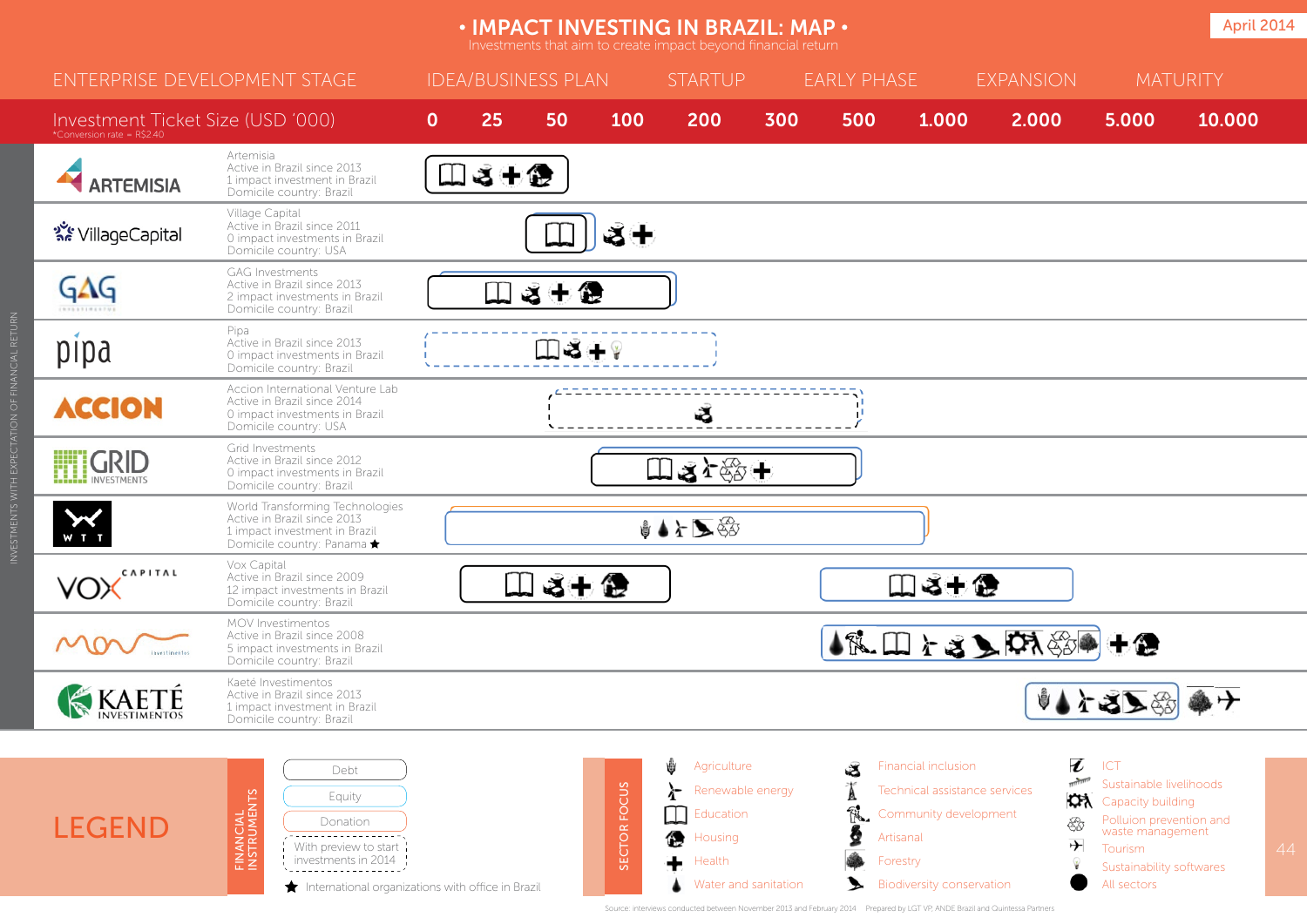#### **IMPACT INVESTING IN BRAZIL: MAP • April 2014 April 2014**

| <b>ENTERPRISE DEVELOPMENT STAGE</b>                              |                                                                                                                                                                                                               | <b>IDEA/BUSINESS PLAN</b> |    |    |                        | <b>STARTUP</b>                                                                        | <b>EARLY PHASE</b>   |       |                                                                                                                                            | <b>EXPANSION</b>                                                                            |                                                                                                                                                          | <b>MATURITY</b> |    |  |  |
|------------------------------------------------------------------|---------------------------------------------------------------------------------------------------------------------------------------------------------------------------------------------------------------|---------------------------|----|----|------------------------|---------------------------------------------------------------------------------------|----------------------|-------|--------------------------------------------------------------------------------------------------------------------------------------------|---------------------------------------------------------------------------------------------|----------------------------------------------------------------------------------------------------------------------------------------------------------|-----------------|----|--|--|
| Investment Ticket Size (USD '000)<br>*Conversion rate = R\$2.40  |                                                                                                                                                                                                               | $\mathbf{0}$              | 25 | 50 | 100                    | 200                                                                                   | 300                  | 500   | 1.000                                                                                                                                      | 2.000                                                                                       | 5.000                                                                                                                                                    | 10.000          |    |  |  |
| <b>UN</b><br><b>OMIDYAR NETWORK</b>                              | Omidyar Network<br>Active in Brazil since 2012<br>3 impact investments in Brazil<br>Domicile country: USA                                                                                                     |                           |    |    |                        |                                                                                       |                      | Ⅲ3●乙色 |                                                                                                                                            |                                                                                             |                                                                                                                                                          |                 |    |  |  |
| LGT<br><b>LGT Venture Philanthropy</b>                           | LGT Venture Philanthropy<br>Active in Brazil since 2009<br>2 impact investments in Brazil<br>Domicile country: Switzerland ★                                                                                  |                           |    |    |                        |                                                                                       |                      |       |                                                                                                                                            | $\bullet$ ( $\Box$ ) $\Box$ $\Diamond$ $\circ$ $\circ$ $\bullet$ + $\overline{\mathcal{U}}$ |                                                                                                                                                          |                 |    |  |  |
| <b>TOIKO</b><br>nvesting in people                               | Oikocredit<br>Active in Brazil since 2001<br>21 impact investments in Brazil<br>Domicile country: Netherlands *                                                                                               |                           |    |    |                        |                                                                                       |                      |       |                                                                                                                                            | <b>∮∮∼≬私□≻3☆☆☆+●</b>                                                                        |                                                                                                                                                          |                 |    |  |  |
| <b>C</b> International                                           | Inclusive Business Models Group (IFC)<br>Active in Brazil since 2005<br>32 impact investments in Brazil<br>Domicile country: USA ★                                                                            |                           |    |    |                        |                                                                                       |                      |       |                                                                                                                                            | <b>↓↓□ 3} } ● ☆ + ● ▲</b>                                                                   |                                                                                                                                                          |                 |    |  |  |
| $\cdot$ 0<br><b>DEVELOPING</b><br><b>WORLD</b><br><b>MARKETS</b> | Developing World Markets<br>Active in Brazil since 2010<br>2 impact investments in Brazil<br>Domicile country: USA                                                                                            |                           |    |    |                        |                                                                                       |                      |       |                                                                                                                                            | 口さ色                                                                                         |                                                                                                                                                          |                 |    |  |  |
| <b>BAMBOO</b><br><b>FINANCE</b>                                  | Bamboo Finance<br>Active in Brazil since 2012<br>1 impact investment in Brazil<br>Domicile country: Switzerland                                                                                               |                           |    |    |                        |                                                                                       |                      |       |                                                                                                                                            | → ◆Ⅲ r -3 + 企                                                                               |                                                                                                                                                          |                 |    |  |  |
| <b>MDBA</b>                                                      | Opportunities for the Majority (IDB)<br>Active in Brazil since 2010<br>4 impact investments in Brazil<br>Domicile country: USA ★                                                                              |                           |    |    |                        |                                                                                       |                      |       |                                                                                                                                            |                                                                                             |                                                                                                                                                          | ᄔᅝᄹ             |    |  |  |
|                                                                  | <b>FIRST</b><br>Active in Brazil since 2014<br>0 impact investments in Brazil<br>Domicile country: Brazil                                                                                                     |                           |    |    |                        |                                                                                       |                      |       |                                                                                                                                            |                                                                                             | 3日+色草                                                                                                                                                    |                 |    |  |  |
| <b>Sitawi</b><br>FINANCASdoBEM                                   | <b>SITAWI</b><br>Active in Brazil since 2009<br>15 impact investments in Brazil<br>Domicile country: Brazil                                                                                                   |                           |    |    |                        |                                                                                       |                      |       |                                                                                                                                            |                                                                                             |                                                                                                                                                          |                 |    |  |  |
| YUNUS<br>socialbusiness<br>GLOBAL INITIATIVE:                    | <b>Yunus Social Business</b><br>Active in Brazil since 2014<br>0 impact investments in Brazil<br>Domicile country: Germany ★                                                                                  |                           |    |    |                        |                                                                                       |                      |       |                                                                                                                                            |                                                                                             |                                                                                                                                                          |                 |    |  |  |
| <b>LEGEND</b>                                                    | Debt<br><b>FINANCIAL</b><br>INSTRUMENTS<br>Equity<br>Donation<br><u> - - - - - - - - - - - - - - - -</u><br>With preview to start<br>investments in 2014<br>International organizations with office in Brazil |                           |    |    | <b>FOCUS</b><br>SECTOR | Ů<br>Agriculture<br>Renewable energy<br>$\bot$<br>Education<br>偬<br>Housing<br>Health | Water and sanitation | S     | Financial inclusion<br>Technical assistance services<br>Community development<br>Artisanal<br>Forestry<br><b>Biodiversity conservation</b> | ł<br>C٨<br>43<br>→                                                                          | ICT<br>Sustainable livelihoods<br>Capacity building<br>Polluion prevention and<br>waste management<br>Tourism<br>Sustainability softwares<br>All sectors |                 | 45 |  |  |

INVESTMENTS WITH EXPECTATION OF FINANCIAL RETURN

Source: interviews conducted between November 2013 and February 2014 Prepared by LGT VP, ANDE Brazil and Quintessa Partners